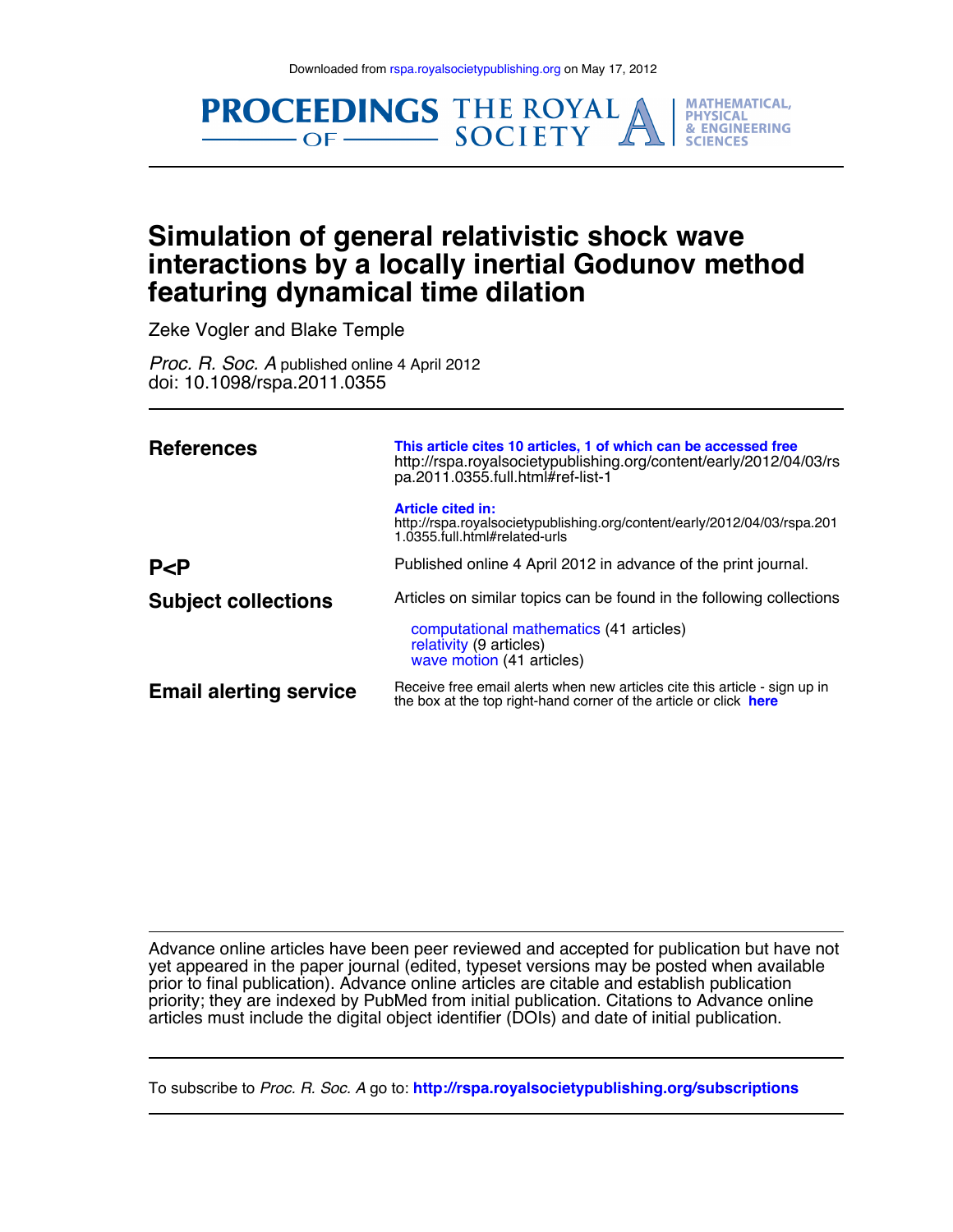



*Proc. R. Soc. A* doi:10.1098/rspa.2011.0355 *Published online*

# **Simulation of general relativistic shock wave interactions by a locally inertial Godunov method featuring dynamical time dilation**

BY ZEKE VOGLER AND BLAKE TEMPLE\*

*Department of Mathematics, University of California, Davis, CA 95616, USA*

We introduce the *locally inertial Godunov method with dynamical time dilation*, and use it to give a definitive numerical simulation of a point of shock wave interaction in general relativity starting from a new initial dataset. Prior work of Groah and Temple justifies meeting the Einstein constraint equations for the initial data only at the weak level of Lipshitz continuity in the metric. The forward time simulations, presented here, resolve the secondary wave in the Smoller–Temple shock wave model for an explosion into a static, singular, isothermal sphere. The backward time solutions indicate black hole formation from a smooth solution via collapse associated with an incoming rarefaction wave. A new feature is that space–time is approximated as locally flat in each grid cell so that Riemann problems and the Godunov method can be implemented. Clocks are then dynamically dilated to simulate effects of space–time curvature. Such points of shock wave interaction are more singular than points on single shock surfaces because the coordinate systems that make space–time locally flat on single shock surfaces (Gaussian normal coordinates), break down at points of shock wave interaction.

**Keywords: locally inertial, Godunov method, general relativity, dynamic time dilation**

# **1. Introduction**

We summarize the results in the thesis (Vogler 2010) in which Vogler introduces what we term the *locally inertial Godunov method with dynamic time dilation*, a fractional step method for simulating spherically symmetric shock wave solutions of the Einstein–Euler equations of general relativity (GR) in Standard Schwarzschild Coordinates (SSCs) (Groah & Temple 2004). The underlying issue is that the gravitational metric appears to be singular at shock waves in SSC coordinates—the coordinates in which the Einstein equations take the simplest form (Groah & Temple 2004). The simulations here give a definitive numerical demonstration that the locally inertial Godunov method is nevertheless a viable first-order numerical method for simulating shock waves in SSC. Numerical convergence of the method is demonstrated for a one parameter family of initial data obtained by matching a critically expanding Friedmann–Robertson–Walker (FRW) space–time Lipschitz continuously to the inside of a static Tolmann– Oppenheimer–Volkoff (TOV) solution, creating a point of shock wave interaction

\*Author for correspondence (temple@math.ucdavis.edu).

*Received* 17 June 2011

**Accepted** 4 March 2012 The Royal Society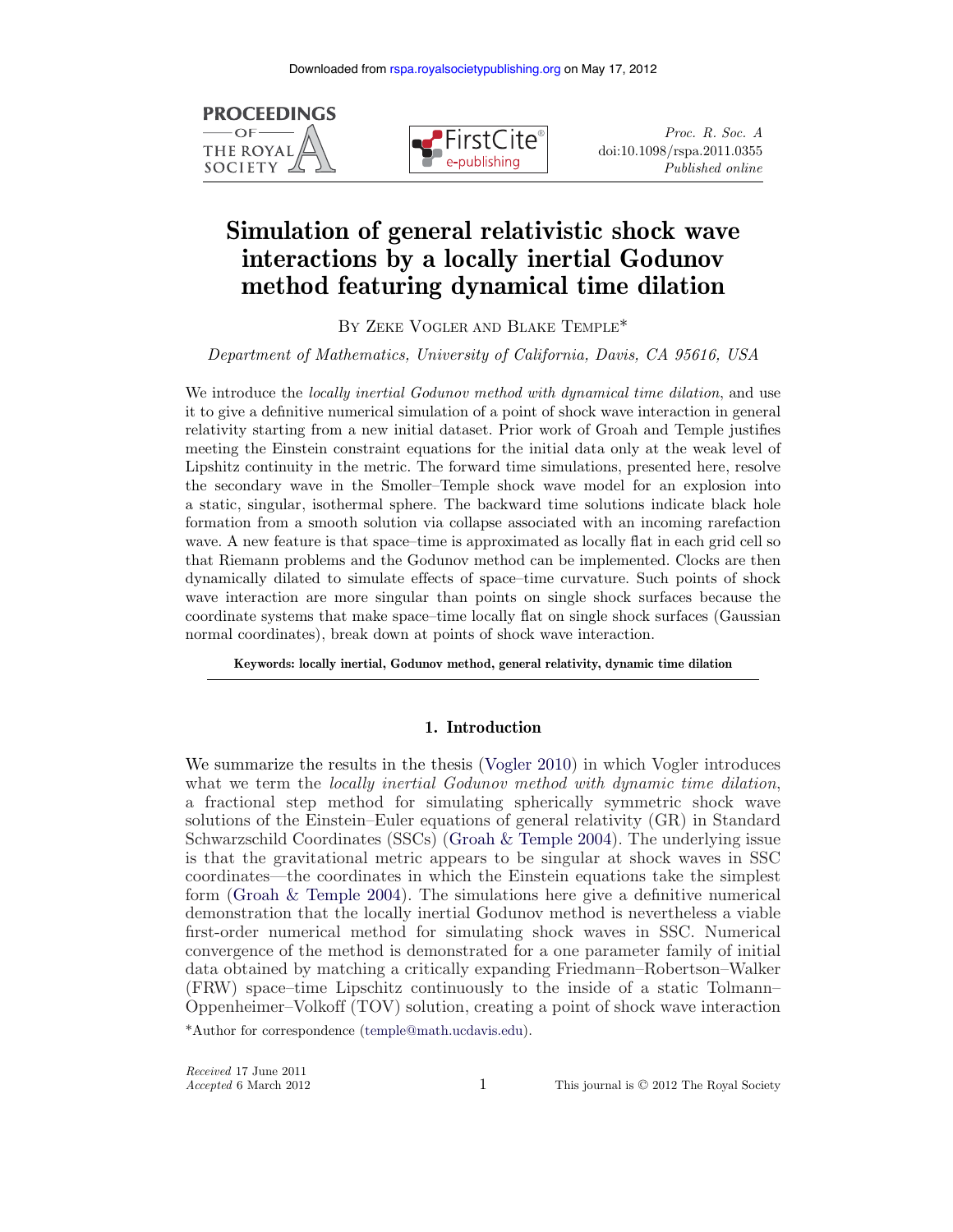at the interface. (Shock surfaces generically intersect on a two-dimensional surface in space–time, but radial shocks with spherical symmetry intersect on a three-dimensional surface, and cross at a single point in the  $(t, r)$  plane.) The subsequent evolution provides a simple model for a GR explosion containing both an imploding and exploding shock wave. The most interesting new feature of the numerical method is that curved space–time is approximated by Minkowski flat space–time in each grid cell making approximation by Riemann problems (RPs) and the Godunov method viable, and this is compensated for by dilating the clocks in each grid cell to account for space–time curvature. In this paper, we record the elements of the numerical method at a level sufficient for replication, present a definitive case for convergence of the method, and establish the Lipschitz structure of the gravitational metric at points of shock wave interaction in the forward time simulation of a GR explosion. (See Vogler (2010) for black hole formation in the time-reversed problem.) Points of shock wave interaction are more singular than points on single shock surfaces because Gaussian normal coordinates, the coordinate systems that make space–time locally flat on single shock surfaces, break down at points of shock wave interaction (Israel 1966). In the follow-up paper, Reintjes & Temple (submitted) present Reintjes' new proof that, in contrast to Israel's theorem for single shock surfaces (Israel 1966), the gravitational metric is essentially only  $C^{0,1}$  (Lipschitz continuous) at points of shock wave interaction, and cannot be smoothed to  $C^{1,1}$  within the  $C^{1,1}$ coordinate atlas. As a consequence, points of shock wave interaction are a new kind of *regularity singularity* where space–time is not locally flat in the sense that unbounded second derivatives of the metric exist in every coordinate system (Reintjes 2011). (Such singularities are distinct from surface layer singularities by the absence of delta function sources in the curvature tensor (Israel 1966; Gaspar & Racz 2011; Reintjes & Temple submitted).)

The point of departure for this work is the existence theory (Groah & Temple 2004), in which Groah and Temple obtain existence of weak shock wave solutions of the Einstein equations in SSC for gravitational metrics that are only  $C^{0,1}$ at shock waves (Glimm 1965). Weak solutions are proven to exist for finite time starting from an initial  $\hat{C}^{0,1}$  metric and initial density and velocity profiles of bounded total variation. The locally inertial formulation is amenable to approximation locally by flat Minkowski space–time, so exact RP solutions for the relativistic compressible Euler equations can be used in each grid cell, thereby making the analysis of a fractional step Glimm scheme feasible (Lax 1957; Glimm 1965; Smoller 1983). The conclusion is that Lipschitz continuous gravitational metrics make physical sense in SSC as weak solutions of the Einstein equations in the presence of arbitrary numbers of interacting shock waves of arbitrary strength. But this is a general theorem, and there is no known analysis that rigorously details the local structure of solutions at points where shock waves interact. In his thesis, Vogler (2010) developed these ideas into a viable numerical method, and used it to carefully simulate a point of GR shock wave interaction in forward time (and black hole formation in backward time, c.f. Neilsen & Choptuik (1999)). This is interesting from several standpoints.

First, the numerics and supporting analysis here establishes and clarifies the  $C^{0,1}$  structure of the gravitational metric at points of shock wave interaction, and thereby numerically verifies the starting assumptions in Reintes proof (Reintjes 2011). Also, we assume  $p = \sigma \rho$ ,  $\sigma = c^2/3$  (the equation of state for both pure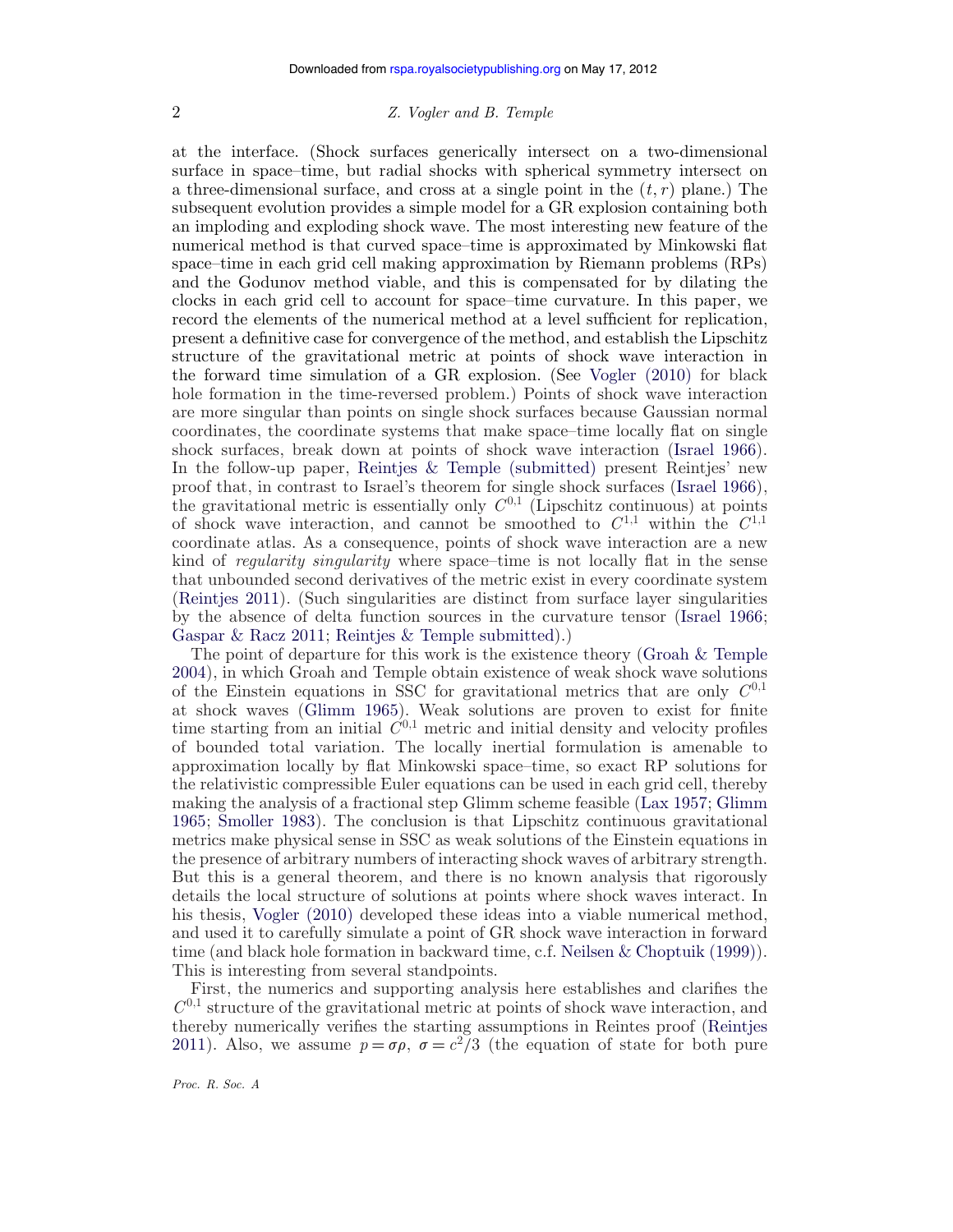radiation and the extreme relativistic limit of free particles, cf. Weinberg 1972), and in this case the relativistic Euler equations form a Nishida system (Nishida 1968; Smoller & Temple 1993). Vogler's exact global Riemann solver takes advantage of the Nishida property of shock curves, namely, that shock curves are globally translationally invariant in the plane of Riemann invariants. This greatly simplifies the RP step of the locally inertial Godunov method (Groah & Temple 2004).

The initial dataset is also interesting in its own right. First, it agrees with exact solutions on either side of the FRW–TOV intersection, so finite speed of propagation implies that exact boundary conditions can be imposed and convergence can be tested on either side of a bounded region of interaction. In particular, the method entails starting with boundary data on the FRW side of the simulation, and integrating through the region of interaction to recover (up to transformation of the SSC time variable) the TOV metric on the other side. Thus, we have a GR framework tailored for a definitive test of convergence of numerical methods at shock waves. The initial data also provide a natural starting point for a rigorous proof of GR shock wave or black hole formation from smooth solutions. Keep in mind that the admissibility of metrics at the lower regularity  $C^{0,1}$  in SSC makes it feasible to create viable initial data by matching exact solutions continuously. Matching metrics at the stronger level of  $C^{1,1}$  would be problematic, c.f. Hawking & Ellis (1973). Finally, the simulation can be interpreted as resolving the secondary wave neglected in the Smoller Temple shock wave model (Smoller & Temple 1995)

The numerical demonstrations are backed up by theorem 6.1 below, which states that if a sequence of approximate solutions generated by the locally inertial Godunov method converge pointwise almost everywhere and the total variation of the fluid variables remains uniformly bounded in time, then the limit solution is an exact weak solution to the Einstein equations. By this general theorem, it suffices only to demonstrate numerical convergence to a limit, with bounded oscillations, in order to conclude the simulated solutions accurately represent exact (weak) solutions of the Einstein equations. (See Vogler 2010; Vogler & Temple 2011 for details of the proof.)

In §2, we introduce the Einstein–Euler equations, and the FRW and TOV exact solutions. In §3, we give the elements of the locally inertial Godunov method. In §4, we discuss the RP step of the method. In §5, we put in the time dilation. In  $\S6$ , we state theorem 6.1 on convergence. In  $\S7$ , we give the one parameter family of matched FRW–TOV initial data. In §8, we present the forward time simulations and give a definitive numerical demonstration of the convergence of the locally inertial Godunov method in the presence of shock waves. We conclude by putting in dimensions to give an indication of the physical regimes to which the simulations apply.

#### **2. Preliminaries**

The Einstein–Euler equations  $G = \kappa T$  of GR are equations for the gravitational metric tensor  $q$ , coupled to the relativistic compressible Euler equations

$$
Div T = 0,\t(2.1)
$$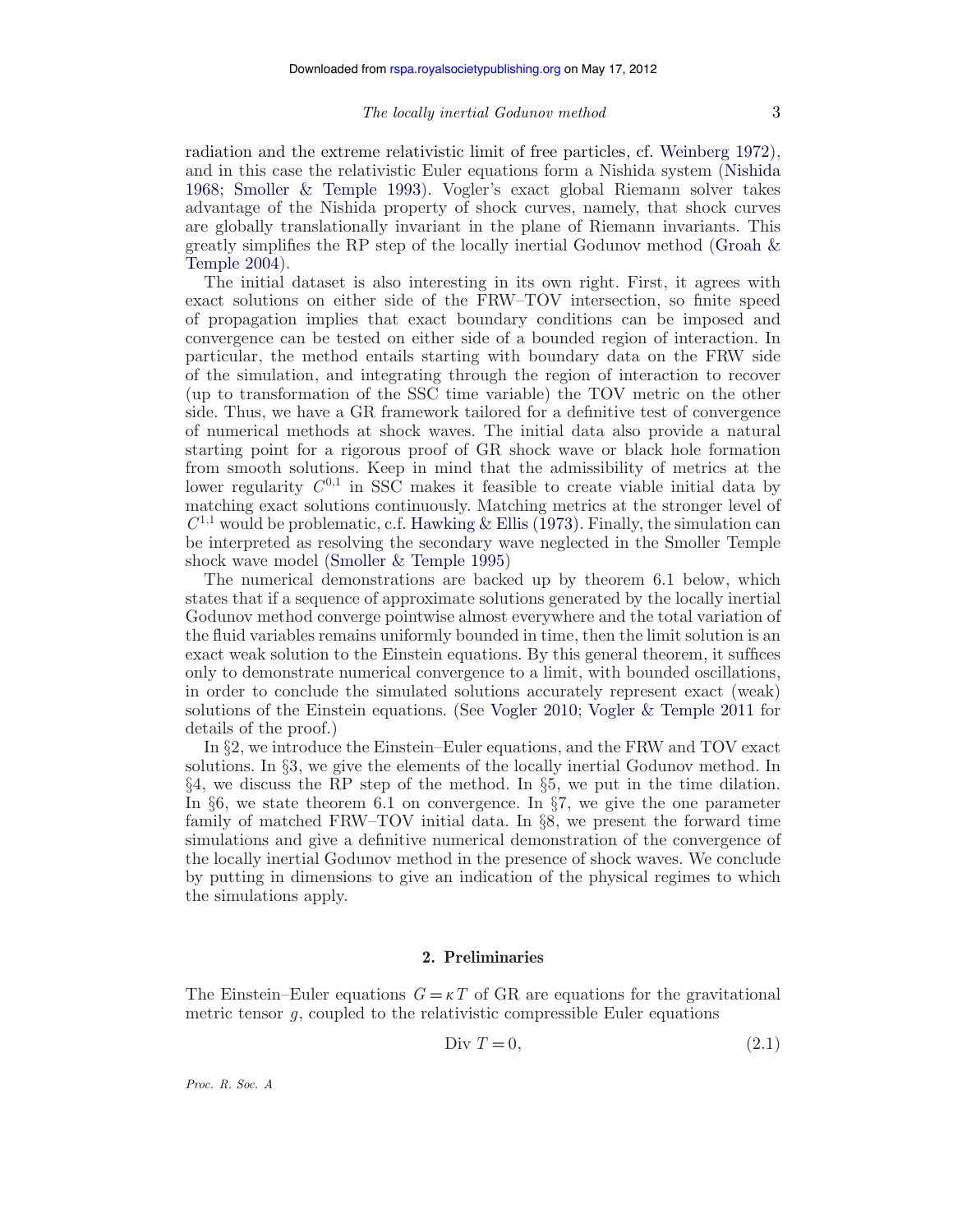through the Bianchi identities Div  $G = 0$  (Weinberg 1972). Here,  $G$  is the Einstein curvature tensor, *T* is the stress energy tensor for a perfect fluid,  $\kappa = 8\pi \mathcal{G}/c^4$ is the coupling constant,  $\mathcal G$  is Newton's gravitational constant, and we use the convention that  $c=1$  and  $\mathcal{G}=1$  whenever convenient (Weinberg 1972). In component form,

$$
T^{ij} = (\rho + p)w^i w^j + pg^{ij},
$$
\n(2.2)

where  $\mathbf{w} = (w^0, \dots, w^3)$  is the unit 4-velocity,  $\rho$  the energy density, p the pressure, and we use the Einstein summation convention whereby indices  $i, j = 0, \ldots, 3$  are raised and lowered with the metric  $ds^2 = g_{ij} dx^i dx^j$ , and summation is assumed on repeated up-down indices.

We restrict to spherically symmetric gravitational metrics in SSC coordinates

$$
ds^{2} = -B(t, r) dt^{2} + \frac{1}{A(t, r)} dr^{2} + r^{2} d\Omega^{2},
$$
\n(2.3)

where  $(t, r)$  are temporal and radial coordinates,  $d\Omega^2 = d\theta^2 + \sin^2 \theta d\phi^2$  is the line element of the unit 2-sphere, and  $x \equiv (x^0, \ldots, x^3) \equiv (t, r, \theta, \phi)$  is the space– time coordinate system. It is well known that a general spherically symmetric gravitational metric of form  $ds^2 = -B(t, r) dt^2 + A(t, r)^{-1} dr^2 + 2D(t, r) dt dr +$  $C(t, r) dQ^2$  can, under generic conditions, be transformed over to SSC (Weinberg 1972).

Putting the SSC metric ansatz  $(2.3)$  into MAPLE, the Einstein equations  $G =$  $\kappa T$  reduce to the four PDEs (1.2)–(1.5) of Groah & Temple (2004) referred to here as  $(E1)$ – $(E4)$ , respectively. (Beware that in Groah & Temple (2004), *A* and *B* stand for the  $dt^2$  and  $dr^2$  coefficients, respectively, cf. (2.3).)

In the presence of shock waves, the stress–energy tensor *T* is discontinuous, and thus *A* and *B* in  $(E1)$ – $(E4)$  are Lipschitz continuous at best, and  $(E4)$  is satisfied only in the weak sense. In Groah  $\&$  Temple (2004), it is shown that when the metric is Lipschitz and the stress–energy tensor is bounded in sup-norm, system  $(E1)$ – $(E4)$  is weakly equivalent to the system obtained by replacing  $(E2)$  and  $(E4)$ with  $\nabla_i T^{i0} = 0$  and  $\nabla_i T^{i1} = 0$ , respectively, (cf. (2.1)), and these can be written in the *locally inertial* form

$$
\{T_{\rm M}^{00}\}_0 + \{\sqrt{AB}\,T_{\rm M}^{01}\}_1 = -\frac{2}{r}\sqrt{AB}\,T_{\rm M}^{01} \tag{2.4}
$$

and

$$
\{T_{\mathrm{M}}^{01}\}_{,0} + \{\sqrt{AB}\,T_{\mathrm{M}}^{11}\}_{,1} = -\frac{1}{2}\sqrt{AB}\left\{\frac{4}{r}T_{\mathrm{M}}^{11} + \frac{((1/A) - 1)}{r}(T_{\mathrm{M}}^{00} - T_{\mathrm{M}}^{11})\right. \\ \left. + \frac{2\kappa r}{A}(T_{\mathrm{M}}^{00}T_{\mathrm{M}}^{11} - (T_{\mathrm{M}}^{01})^2) - 4rT^{22}\right\},\tag{2.5}
$$

where  $T_M^{ij}$ , are the Minkowski stresses, related to  $T^{ij}$  by

$$
T_{\rm M}^{00} = BT^{00}; \quad T_{\rm M}^{01} = \sqrt{\frac{B}{A}} T^{01}; \quad T_{\rm M}^{11} = \frac{1}{A} T^{11} \quad \text{and} \quad T^{22} = \frac{\sigma \rho}{r^2}.
$$
 (2.6)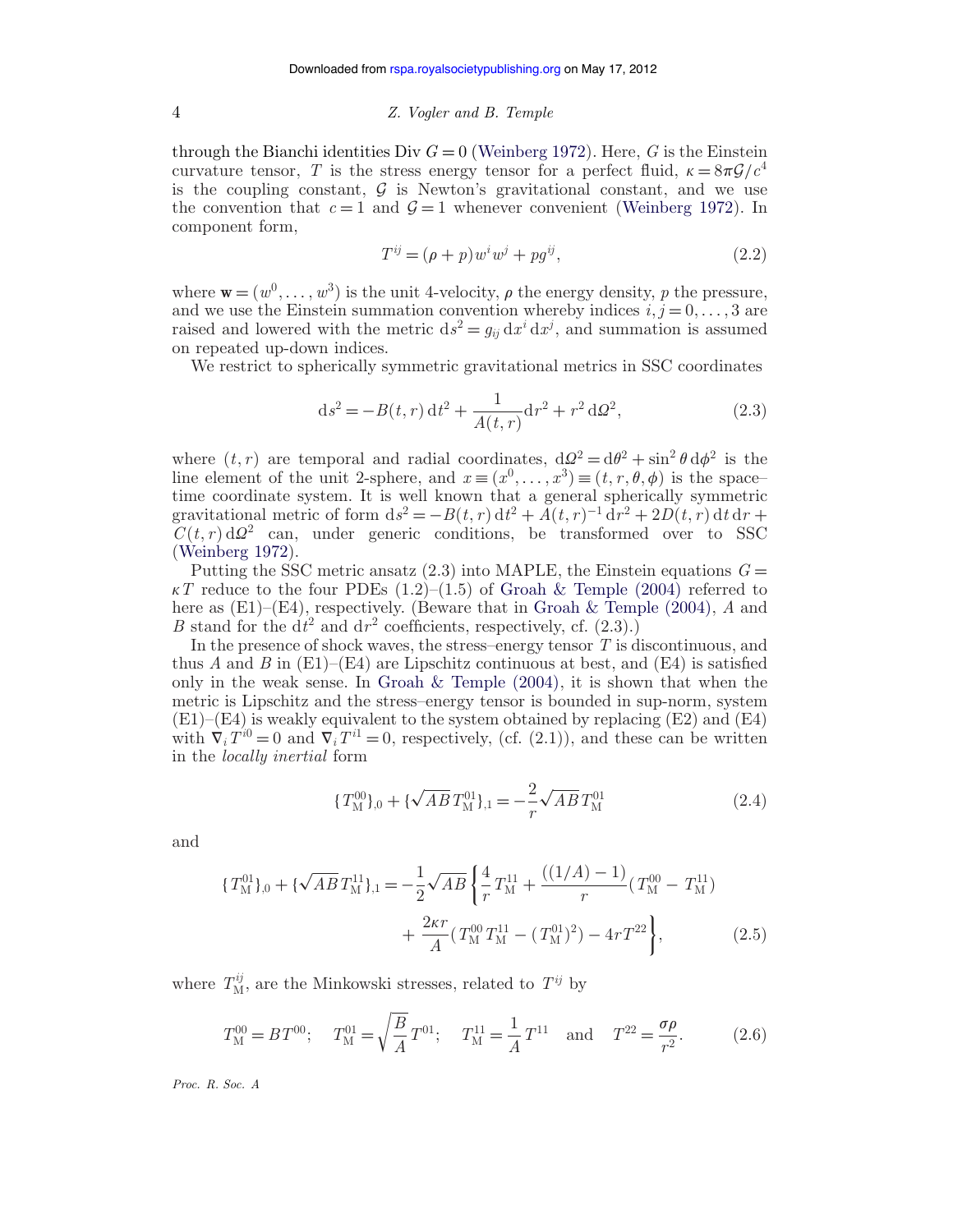Here,  $\{\}$ <sub>0</sub> and  $\{\}$ <sub>1</sub> denote derivatives with respect to t and r, respectively. The remaining two equations (E1) and (E3) can then be rearranged as

$$
\frac{A'}{A} = \frac{((1/A) - 1)}{r} - \frac{\kappa r}{A} T_M^{00} \quad \text{and} \quad \frac{B'}{B} = \frac{((1/A) - 1)}{r} + \frac{\kappa r}{A} T_M^{11}.
$$
 (2.7)

Using  $A(t, r) = 1 - 2\mathcal{G}M(t, r)/r$  in (E1) gives the formula for the mass function M (Weinberg 1972),

$$
M(t,r) = M(t,r_0) + \frac{\kappa}{2} \int_{r_0}^r T_M^{00}(t,r) r^2 dr.
$$
 (2.8)

When  $p = \sigma \rho$ ,  $\sigma = \text{const.}$ , the components of  $T_M$  are given by

$$
T_{\rm M}^{00} = \frac{c^4 + \sigma^2 v^2}{c^2 - v^2} \rho; \quad T_{\rm M}^{01} = \frac{c^2 + \sigma^2}{c^2 - v^2} c v \rho \quad \text{and} \quad T_{\rm M}^{11} = \frac{v^2 + \sigma^2}{c^2 - v^2} c^2 \rho,
$$
 (2.9)

where

$$
v = \frac{1}{\sqrt{AB}} \frac{w^1}{w^0}
$$

is the velocity, cf. Groah & Temple  $(2004)$ . The main point is that  $T_M$  is independent of the metric, and unlike  $T$ , the equations  $(2.6)$  and  $(2.7)$  close when  $T_{\text{M}}^{0j}$  are taken as the conserved quantities.

Using  $x$  in place of  $r$ , the equations  $(2.4)$ ,  $(2.5)$  and  $(E1)$ ,  $(E3)$  take the form of a system of conservation laws with sources,

$$
u_t + f(\mathbf{A}, u)_x = g(\mathbf{A}, u, x), \quad \mathbf{A}' = h(\mathbf{A}, u, x),
$$
 (2.10)

where  $u = (T_M^{00}, T_M^{01}) \equiv (u^0, u^1)$  are the Minkowski energy and momentum densities,  $\mathbf{A} = (A, B)$  are the metric components,

$$
f(\mathbf{A}, u) = \sqrt{AB} (T_{\rm M}^{01}, T_{\rm M}^{11})
$$
 (2.11)

is the flux,  $q(\mathbf{A}, u, x) = (q^0(\mathbf{A}, u, x), q^1(\mathbf{A}, u, x))$ , with

$$
g^{0}(\mathbf{A}, u, x) = -\frac{2}{x} \sqrt{AB} T_{\mathrm{M}}^{01}
$$
 (2.12)

and

$$
g^{1}(\mathbf{A}, u, x) = -\frac{1}{2}\sqrt{AB} \left\{ \frac{4}{x} T_{\mathrm{M}}^{11} + \frac{(1/A - 1)}{x} (T_{\mathrm{M}}^{00} - T_{\mathrm{M}}^{11}) + \frac{2\kappa x}{A} (T_{\mathrm{M}}^{00} T_{\mathrm{M}}^{11} - (T_{\mathrm{M}}^{01})^{2}) - 4x T^{22} \right\},
$$
\n(2.13)

gives the source term of the balance law, and  $h(\mathbf{A}, u, x) = (h^0(\mathbf{A}, u, x),$  $h^1(\mathbf{A}, u, x)$ , with

$$
h^{0}(\mathbf{A}, u, x) = \frac{(1 - A)}{x} - \kappa x T_{\mathrm{M}}^{00} \quad \text{and} \quad h^{1}(\mathbf{A}, u, x) = \frac{B}{A} \left\{ \frac{(1 - A)}{x} + \kappa x T_{\mathrm{M}}^{11} \right\}.
$$

Our purpose is to introduce an effective first-order method, the locally inertial Godunov method, and use it to compute a family of weak solutions of system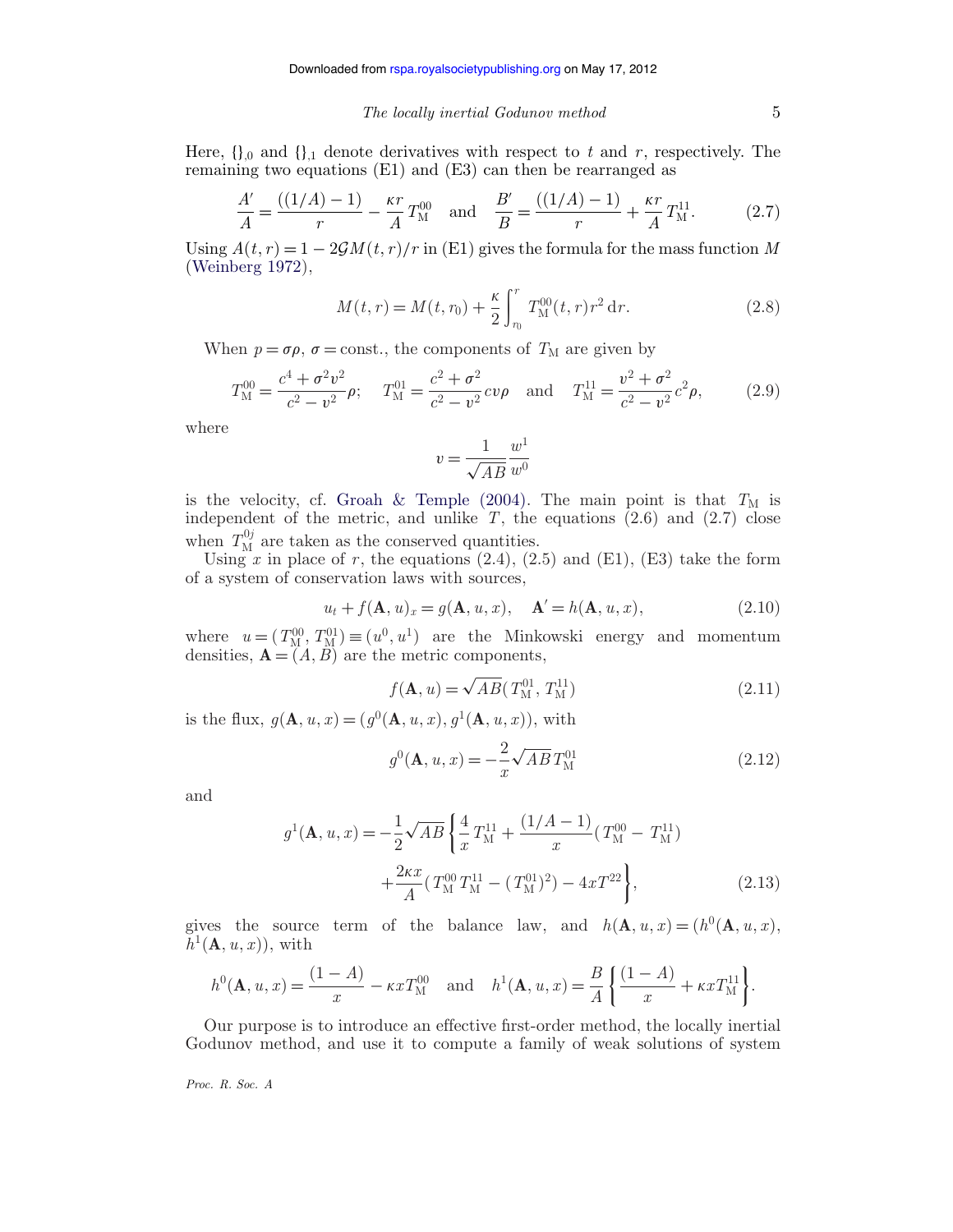(2.10). We next describe the method, then introduce an initial dataset, and end by simulating solutions starting from the initial data.

#### **3. Locally inertial Godunov method**

In this section, we define the algorithm for the locally inertial Godunov method starting from initial data with two boundary conditions. In §7, we define the initial data by matching an FRW to a TOV space–time at fixed time in SSC coordinates, and the boundary values will be determined by formulas for the FRW and TOV solutions on the left and right boundaries, respectively.

To start, fix a minimum radius  $r_{\min}$ , a maximum radius  $r_{\max}$ , the number of spatial gridpoints  $n$  and a start time  $t<sub>0</sub>$ . In our simulations, the number of spatial grid points *n* is chosen to be a power of two (i.e.  $n = 2^k$  for some *k*). From these parameters, the mesh width  $\Delta x$  is determined to be

$$
\Delta x = \frac{r_{\text{max}} - r_{\text{min}}}{n - 1},\tag{3.1}
$$

and is fixed throughout the scheme. Let  $(x_i, t_j)$  represent a mesh point in an unstaggered grid defined on the domain

$$
D = \{r_{\min} \le x_i \le r_{\max}, \ t_j \ge t_0\}.
$$
\n(3.2)

The spatial points are defined as

$$
x_i \equiv r_{\min} + (i - 1)\Delta x \quad \text{for} \quad i = 1, \dots, n. \tag{3.3}
$$

Unlike the mesh width, the time step or the mesh height,  $\Delta t$ , changes from one time step to the next because there is no way to determine beforehand the smallest  $\Delta t$  satisfying the CFL condition for every time step. So for every time  $t_j$ , a new time step is computed by

$$
\Delta t_j = \min \left\{ \frac{\Delta x}{2\sqrt{A_{ij}B_{ij}}} \right\},\tag{3.4}
$$

where the minimum is taken over all the spatial gridpoints at time  $t_i$  of the metric  $\mathbf{A}_{ij} = (A_{ij}, B_{ij})$ , to be defined shortly. Starting at  $t_0$ , the temporal mesh points are defined by

$$
t_j \equiv t_0 + \sum_{k=1}^j \Delta t_k \quad \text{for} \quad j = 1, \dots, \infty.
$$
 (3.5)

We assume at our current time  $t_j$  for  $j \geq 0$  there exists a solution  $u(t_j, x)$  and  $\mathbf{A}(t_i, x)$  for  $(t_i, x) \in D$ . This solution is either provided as the starting solution at *t*<sup>0</sup> or from the last iteration of the locally inertial Godunov scheme constructed inductively. To implement the method, this solution is discretized into piecewise constant states. Discretizing the conserved quantities  $u(t_j, x)$ , let  $u_{\Delta x}$  be given by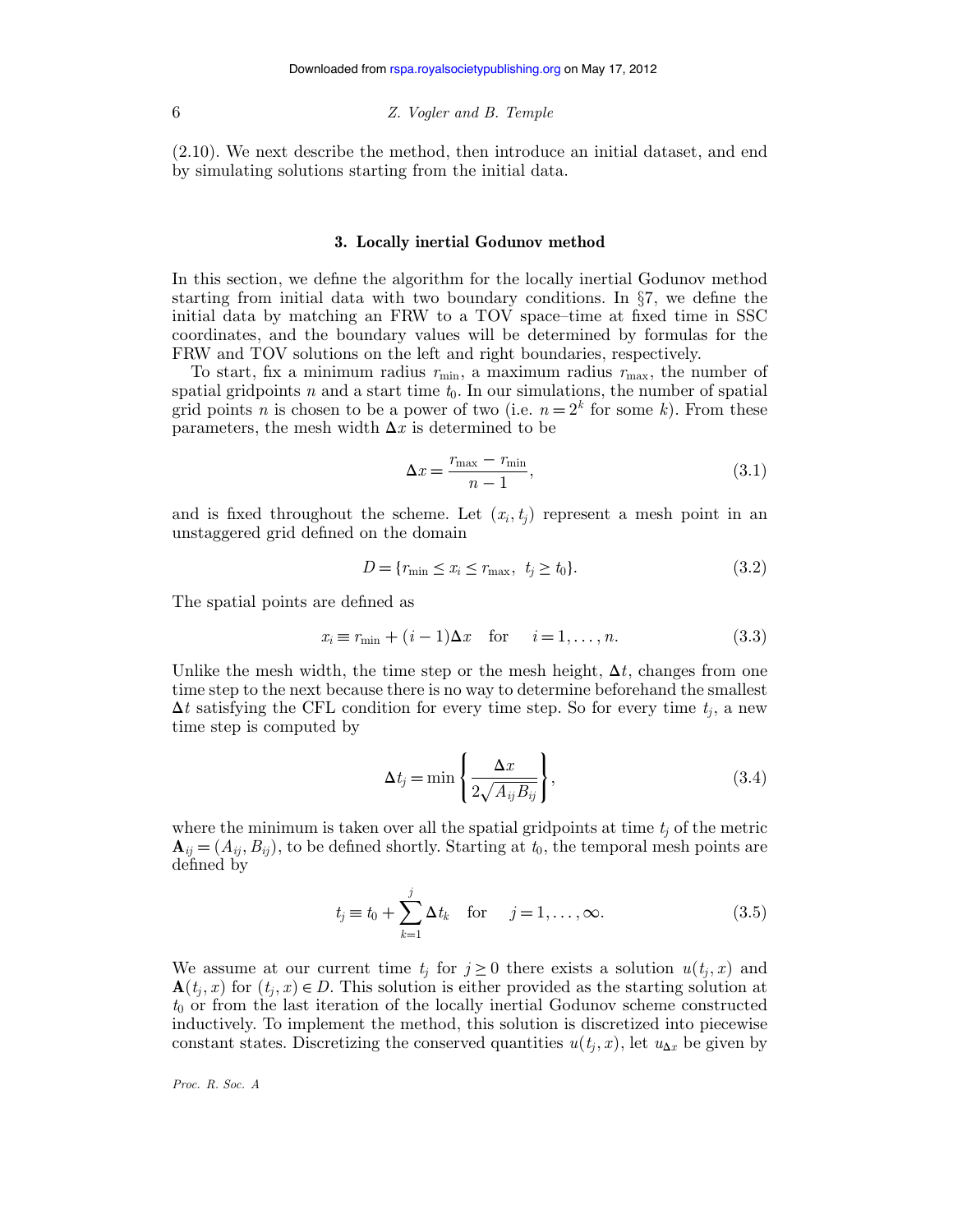

Figure 1. Staggering of the metric **A** and the solution *u*.

piecewise constant states  $u_{ij}$  at time  $t = t_j^+$  as follows:

$$
u_{\Delta x}(t, x) = u_{ij} \equiv u(t_j, x_i) \quad \text{for} \quad x_{i-} \le x < x_{i+}, \quad t = t_j^+.
$$
\n(3.6)

For notational convenience, we denote  $x_{i+} \equiv x_{i+1/2}$  and  $x_{i-} \equiv x_{i-1/2}$  throughout this paper. Define the grid rectangle  $R_{ij}$  so the mesh point  $(x_i, t_j)$  is in the bottom centre,

$$
R_{ij} \equiv \{x_{i-1} \le x < x_i, \ t_j \le t < t_{j+1}\}, \quad 1 \le i \le n+1, \ j \ge 0 \tag{3.7}
$$

(cf. figure 1). Each grid rectangle is a Riemann cell, containing a solution to a distinct RP. We are limited to solving RPs within Riemann cells having a constant speed of light, so the metric source  $\mathbf{A} = (A, B)$  must be approximated by a constant value, denoted  $\mathbf{A}_{ij}$ , in each cell  $R_{ij}$  throughout the simulation. These constant values are established by setting

$$
\mathbf{A}_{\Delta x}(t,x) = \mathbf{A}_{ij} \equiv \mathbf{A}(t_j, x_{i-}) \quad \text{for} \quad (t,x) \in R_{ij}.\tag{3.8}
$$

This approximation makes  $\mathbf{A}_{\Delta x}$  discontinuous along each line  $x = x_i, i = 1, \ldots, n$ , at each time step  $t = t_i$ .

Because the Godunov step is a three-point method, we need boundary data  $u_{0,i}$ ,  $\mathbf{A}_{0,i}$  for a left ghost cell and  $u_{n+1,i}$ ,  $\mathbf{A}_{n+1,i}$  for a right ghost cell (cf. figure 1). In our simulation in §7, we use boundary data from the exact FRW and TOV solutions, this being valid until the interaction region reaches the boundary. Figure 1 displays the location of these ghost cells.

The metric discontinuities are staggered relative to the fluid variables as illustrated in figure 1. Thus, the metric constants  $\mathbf{A}_{\Delta x}$  establish a locally inertial coordinate frame in each grid cell  $R_{ij}$ , and the discontinuity in  $u_{\Delta x}$  at the bottom centre of  $R_{ij}$  thus poses a classical RP for the compressible Euler equations in Minkowski space–time,

and  
\n
$$
u_{t} + f(\mathbf{A}_{ij}, u)_{x} = 0
$$
\n
$$
u_{0}(x) = \begin{cases} u_{L} = u_{i-1,j} & x < x_{i-} \\ u_{R} = u_{i,j} & x > x_{i-} . \end{cases}
$$
\n(3.9)

Let  $u_{ij}^{\text{RP}}(t, x)$  denote the solution of (3.9) within the Riemann cell  $R_{ij}$ , and define the concatenation  $u_{\Delta x}^{RP}(t, x) \equiv u_{ij}^{RP}(t, x)$  for  $(t, x) \in R_{ij}$  as the RP step of the fractional step scheme. Given this, the Godunov method computes the average of  $u_{\Delta x}^{\text{RP}}$  across the intervals  $[x_{i-}, x_{i+}]$  at the next time step  $t_{j+1}$ . Since the metric **A** is different on both sides of *xi*, separate averages must be taken over the left and right half cells and combined to obtain the true average. We let  $\bar{u}_{ij}^{\text{L}}$  and  $\bar{u}_{ij}^{\text{R}}$  denote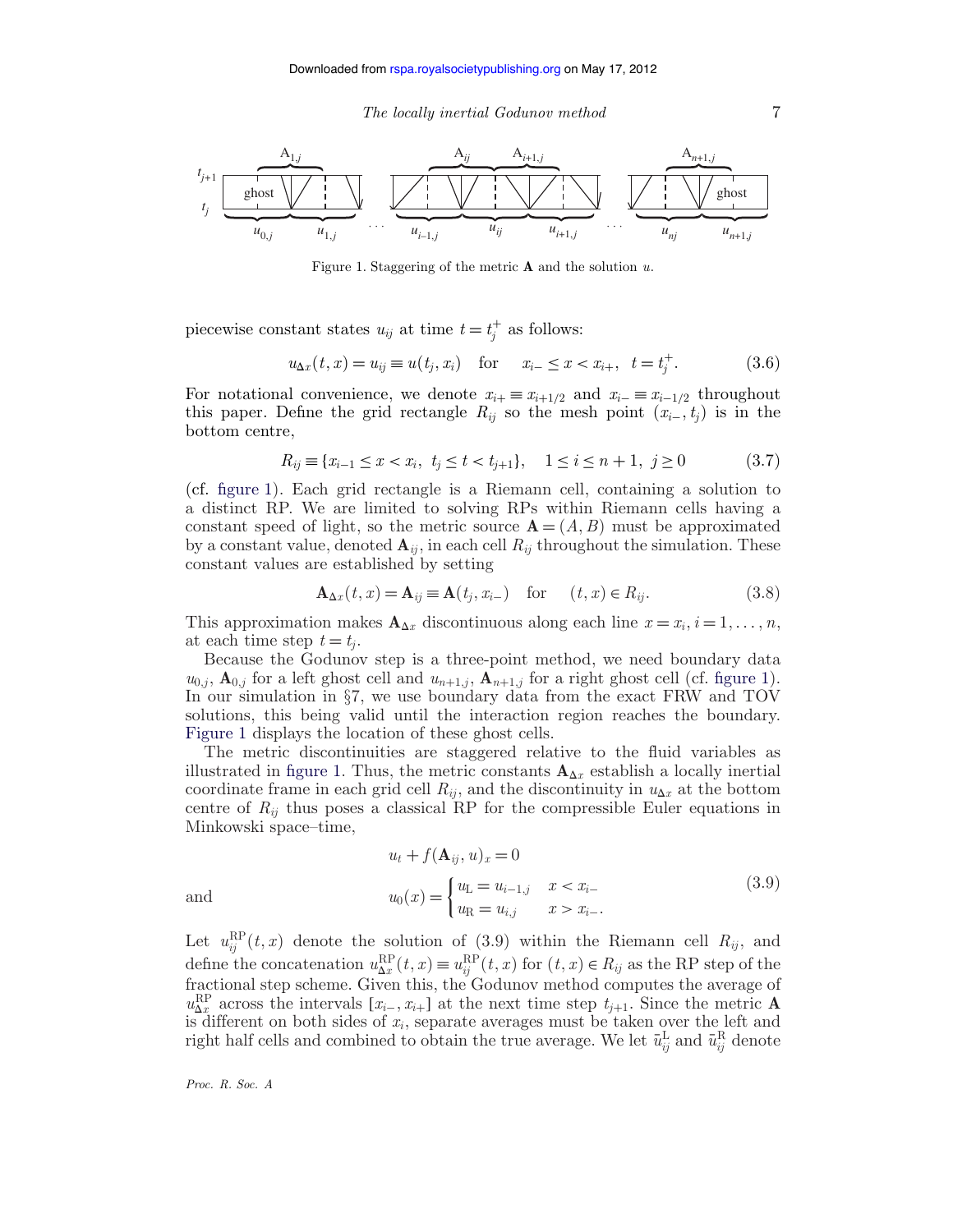the averages on the left and right half cells, respectively, and  $u_*^{\text{L}} = u_{ij}^{\text{RP}}(t_{j+1}^-, x_{i-})$ and  $u_*^{\text{R}} = u_{ij}^{\text{RP}}(t_{j+1}^-, x_{i+})$  the zero speed states of the left and right, respectively, as shown in figure 1. To perform the Godunov step on the left half cell, we compute

$$
\bar{u}_{ij}^{\mathcal{L}} = u_{ij} - \frac{2\Delta t}{\Delta x} \{ f(\mathbf{A}_{ij}, u_{ij}) - f(\mathbf{A}_{ij}, u_{*}^{\mathcal{L}}) \},\tag{3.10}
$$

and do the same for the right half cell

$$
\bar{u}_{ij}^{\text{R}} = u_{ij} - \frac{2\Delta t}{\Delta x} \{ f(\mathbf{A}_{ij}, u_{*}^{\text{R}}) - f(\mathbf{A}_{ij}, u_{ij}) \},\tag{3.11}
$$

where the 2 accounts for the half cell calculations. Taking the average of these results leads to

$$
\bar{u}_{ij} = \frac{1}{2} \{ \bar{u}_{ij}^{\text{L}} + \bar{u}_{ij}^{\text{R}} \},\tag{3.12}
$$

defining our Godunov step of the method.

To define the ODE step of our fractional step method, let  $\hat{u}(t, u_0)$  denote the solution to

$$
\hat{u}_t = G(\mathbf{A}_{ij}, \hat{u}, x) = g(\mathbf{A}_{ij}, \hat{u}, x) - \mathbf{A}' \cdot \nabla_{\mathbf{A}} f(\mathbf{A}_{ij}, \hat{u}, x),
$$
(3.13)

starting from initial data  $\hat{u}(0) = u_0$ , where  $G(\mathbf{A}, \hat{u}, x) = (G^0, G^1)$  takes the form

$$
G^{0} = -\frac{1}{2}\sqrt{AB} \left(\frac{c^{2} + \sigma^{2}}{c^{2} - v^{2}}\right) cv \frac{\rho}{x} \left\{2\left(\frac{1}{A} + 1\right) - \frac{\kappa}{A}(c^{2} - \sigma^{2})\rho x^{2}\right\}
$$
(3.14)

and

$$
G^{1} = -\frac{1}{2}\sqrt{AB} \left(\frac{c^{2} + \sigma^{2}}{c^{2} - v^{2}}\right) \frac{\rho}{x} \left\{ 4v^{2} + \left(\frac{1}{A} - 1\right)(c^{2} + v^{2}) + \frac{\kappa}{A}(\sigma^{2} - v^{2})c^{2}\rho x^{2} \right\}.
$$
\n(3.15)

We define the approximate solution  $u_{\Delta x}(t, x)$  and  $\mathbf{A}_{\Delta x}(t, x)$  analytically to derive the piecewise formulae used to update the numerical scheme and to be used in the convergence proof of §6. The conserved quantities are defined by the formula

$$
u_{\Delta x}(t,x) = u_{\Delta x}^{\rm RP}(t,x) + \int_{t_j}^t \{ G(\mathbf{A}_{ij}, \hat{u}(\xi - t_j, u_{\Delta x}^{\rm RP}(t,x), x) \} d\xi.
$$
 (3.16)

Therefore,  $u_{\Delta x}(t, x)$  is equal to  $u_{\Delta x}^{RP}(t, x)$ , the solution to the RPs, plus a correction term from the ODE step of the method. The metric is derived from the definition of the mass

$$
M_{\Delta x}(x,t) = M_{r_{\min}} + \frac{\kappa}{2} \int_{r_{\min}}^{x} u_{\Delta x}^{0}(r,t) r^{2} dr.
$$
 (3.17)

In terms of these equations, define the metric as

$$
A_{\Delta x}(x,t) = 1 - \frac{2M_{\Delta x}(x,t)}{x}
$$
\n(3.18)

and

$$
B_{\Delta x}(x,t) = B_{r_0} \exp \int_{r_{\min}}^x \left\{ \frac{\{A_{\Delta x}(r,t)\}^{-1} - 1}{r} + \frac{\kappa r}{A_{\Delta x}(r,t)} T_{\mathcal{M}}^{11}(u_{\Delta x}(r,t)) \right\} dr. (3.19)
$$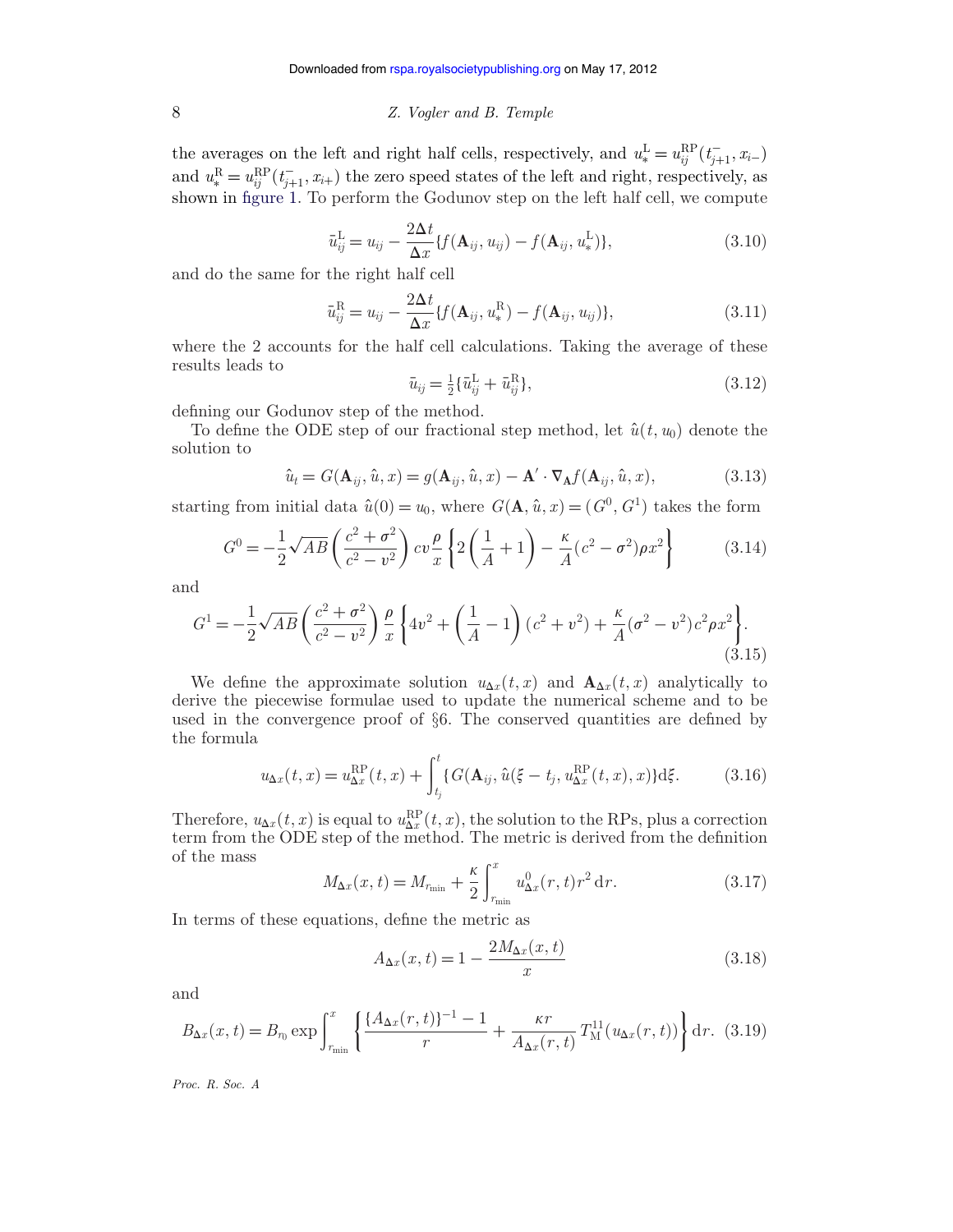Finally, in order to update the metric and conserved quantities, we use the RP averages  $\bar{u}_{ij}$  to replace the RP solution  $u_{\Delta x}^{\rm RP}(t, x)$  and perform numerical integration on the analytical equations  $(3.16)$ – $(3.19)$ . This process leads us to define

$$
u_{i,j+1} = \bar{u}_{ij} + \{ G(\frac{1}{2}(\mathbf{A}_{ij} + \mathbf{A}_{i+1,j}), \hat{u}(\xi - t_j, \bar{u}_{ij}, x)) \} \Delta t_j.
$$
 (3.20)

The mass is

$$
M_{i,j+1} = M_{r_{\min}} + \sum_{k < i} \frac{\kappa}{2} \left( u_{\Delta x}^0(x_{k-}, t_{j+1}) x_{k-}^2 \Delta x \right),\tag{3.21}
$$

with

$$
u_{\Delta x}^{0}(x_{k-}, t_{j+1}) = \frac{1}{2} \{ u_{k-1,j+1}^{0} + u_{k,j+1}^{0} \},
$$
\n(3.22)

and the metric becomes

$$
A_{i,j+1} = 1 - \frac{2M_{i,j+1}}{x_{i-}} \tag{3.23}
$$

and

$$
B_{i,j+1} = B_{r_{\min}} e^{\tau}, \tag{3.24}
$$

where

$$
\tau = \left\{ \sum_{k < i} \frac{\{A_{k,j+1}\}^{-1} - 1}{x_{k-}} + \frac{\kappa x_{k-}}{A_{k,j+1}} T_{\mathcal{M}}^{11}(u_{\Delta x}(x_{k-}, t_{j+1})) \Delta x \right\},\tag{3.25}
$$

with

$$
u_{\Delta x}(x_{k-}, t_{j+1}) = \frac{1}{2} \{u_{k-1,j+1} + u_{k,j+1}\}.
$$
\n(3.26)

Note that since the metric is staggered relative to the conserved quantities, we use the in-between values, like  $x_{k-}$  and  $u_{\Delta x}(x_{k-}, t_{j+1})$  in the update step. Let  $\mathbf{A}_{i,j+1} = (A_{i,j+1}, B_{i,j+1})$  denote the constant value for  $\mathbf{A}_{\Delta x}$  on  $R_{i,j+1}$ . This concludes the update step and completes the definition of the approximate solution  $u_{\Delta x}$  and  $\mathbf{A}_{\Delta x}$  by induction.

To summarize the method, the locally inertial Godunov method constructs the solution inductively with four major steps: a RP step, a Godunov averaging step (with time dilation), an ODE step for sources and a final step to update the metric. The RP step (3.9) generates the approximation  $u_{\Delta x}^{\text{RP}}(t, x)$ . Formulae  $(3.10)$ – $(3.12)$  denote the Godunov step. The ODE step is detailed in  $(3.13)$ – $(3.16)$ ; and equations  $(3.20)$ – $(3.26)$  update the metric.

#### **4. The Riemann problem step**

In this section, we discuss the RP step of the locally inertial method. When  $\sqrt{AB}$  = const.,  $p = \sigma \rho$  and we neglect the source terms on the right-hand side,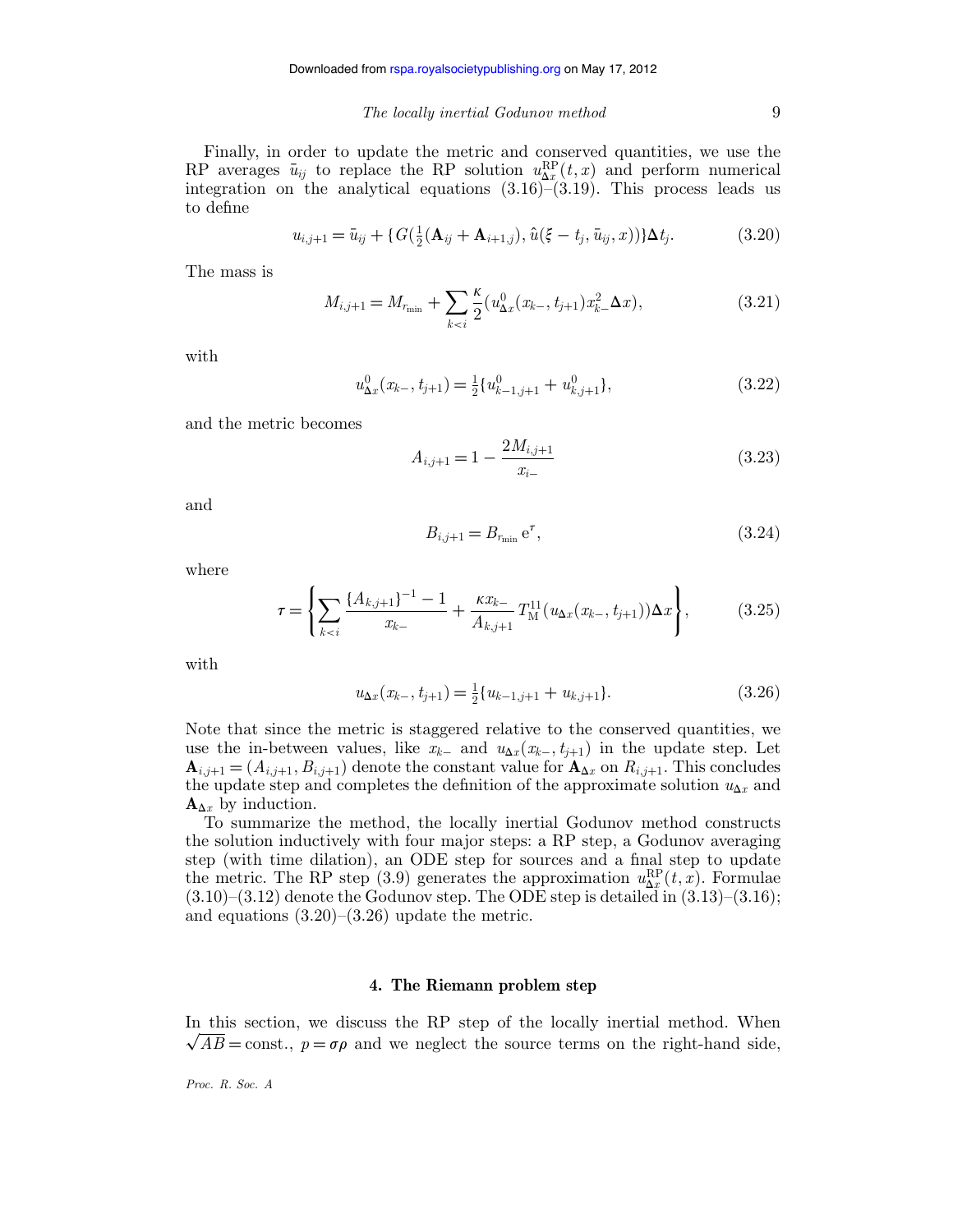10 *Z. Vogler and B. Temple*

equations  $(2.4)$  and  $(2.5)$  reduce to

$$
u_t + \sqrt{AB}F(u)_x = 0,\t\t(4.1)
$$

where

$$
u \equiv (u^0, u^1) = \left(\rho \left[ \left( \frac{\sigma + c^2}{c^2} \right) \frac{v^2}{c^2 - v^2} + 1 \right], \ \rho(\sigma + c^2) \frac{v}{c^2 - v^2}\right) \tag{4.2}
$$

and

$$
F(u) \equiv (F^0, F^1) = \left(\rho(\sigma + c^2)\frac{v}{c^2 - v^2}, \ \rho\left[(\sigma + c^2)\frac{v^2}{c^2 - v^2} + \sigma\right]\right). \tag{4.3}
$$

The RP is the initial value problem when the initial data  $u_0(x)$  consist of two constant states separated by a jump discontinuity at  $x = 0$ ,

$$
u_0(x) = \begin{cases} u_L & x < 0 \\ u_R & x > 0. \end{cases}
$$
 (4.4)

System (4.1) with (4.4) define the RP step of the locally inertial method. Except for the factor  $\sqrt{AB}$ , equations (4.1) agree with the special relativistic compressible Euler equations,

$$
u_t + F(u)_x = 0,\t\t(4.5)
$$

and we will account for the factor  $\sqrt{AB}$  by time-dilation. When  $\sqrt{AB} = 1$ ,  $p = \sigma \rho$ , the RP for the compressible Euler equations was given in closed form in Smoller & Temple (1993). We summarize the results in the following theorem:

**Theorem 4.1.** *There exists a solution of the RP for system* (*4.5*) *with an equation of state p* =  $\sigma \rho$ , 0 <  $\sqrt{\sigma}$  < *c*, *as long as u*<sub>L</sub> *and u*<sub>R</sub> *satisfy*  $\rho$ <sub>L</sub>,  $\rho$ <sub>R</sub> > 0 *and* − *c* <  $v_{\rm L}, v_{\rm R} < c$ . The solution is given by a 1-wave followed by a 2-wave, satisfies  $\rho > 0$ , *and all speeds are bounded by c. This solution is unique in the class of rarefaction waves and admissible shock waves.*

We now record the exact formulae required in the construction of the RP solutions (cf. Smoller & Temple (1993)). (These formulae correct typos in Smoller & Temple (1993), specifically in (2.5.73), (2.5.74), (4.2.12) and (4.2.13), cf. Groah  $&$  Temple  $(2004).$ 

To start, the mapping between the conserved variables  $(u^0, u^1)$  and the fluid variables  $(\rho, v)$  is given by

$$
v(u^0, u^1) = \frac{c^2}{2\sigma u^1} \{ (\sigma + c^2) u^0 - \sqrt{(\sigma + c^2)^2 (u^0)^2 - 4\sigma (u^1)^2} \}
$$
(4.6)

and

$$
\rho(u^0, u^1) = \frac{(c^2 - v^2)u^1}{(\sigma + c^2)v},
$$
\n(4.7)

which is  $1 - 1$  and non-singular in  $\rho > 0$ ,  $|v| < c$ . The eigenvalues (wave speeds)  $\lambda_{1,2} = \lambda_{-,+}$  of DF in (4.3) are given by

$$
\lambda_i = \frac{v \pm \sqrt{\sigma}}{1 \pm \sqrt{\sigma} v/c^2},
$$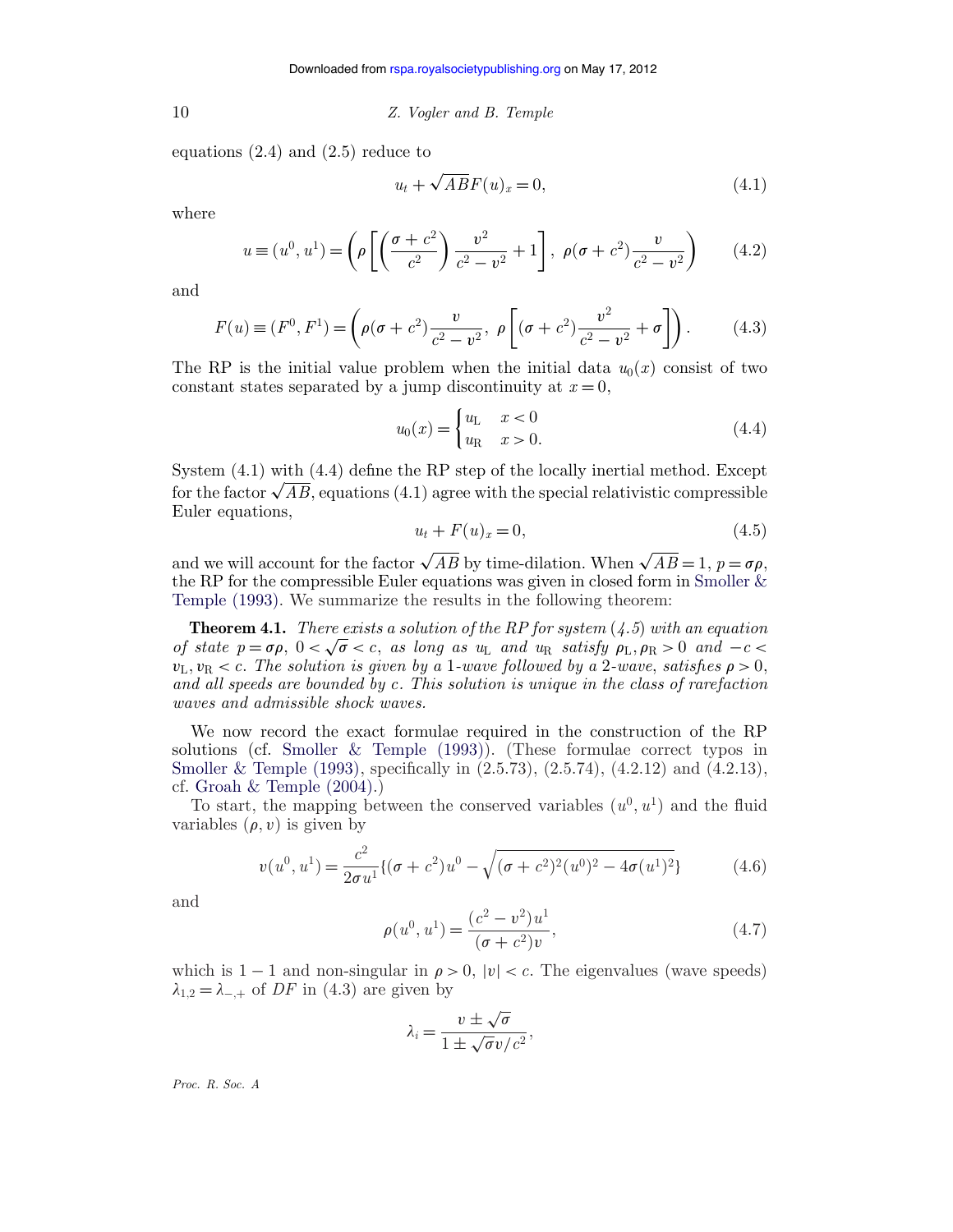and the Riemann invariants *r* and *s* are

$$
r(\rho, v) = \frac{1}{2} \ln \left( \frac{c+v}{c-v} \right) - \sqrt{\frac{K}{2}} \ln(\rho)
$$
\n(4.8)

and

$$
s(\rho, v) = \frac{1}{2} \ln \left( \frac{c+v}{c-v} \right) + \sqrt{\frac{K}{2}} \ln(\rho), \tag{4.9}
$$

where

$$
K = \frac{2\sigma c^2}{(\sigma + c^2)^2}.
$$
\n(4.10)

so that  $(\rho, v)$  are given by

$$
\rho(r,s) = \exp\left\{\frac{s-r}{\sqrt{2K}}\right\} \quad \text{and} \quad v(r,s) = -\frac{c(1 - e^{s+r})}{1 + e^{s+r}}.\tag{4.11}
$$

The following formulae are also useful:

$$
v(\lambda_1) = \frac{\lambda_1 + \sqrt{\sigma}}{1 + \sqrt{\sigma}\lambda_1/c^2}, \quad v(\lambda_2) = \frac{\lambda_2 - \sqrt{\sigma}}{1 - \sqrt{\sigma}\lambda_2/c^2},
$$

$$
\rho(r, v) = \exp\left\{-\sqrt{\frac{2}{K}} \left(r - \frac{1}{2} \ln\left\{\frac{c + v}{c - v}\right\}\right)\right\}
$$
and
$$
\rho(s, v) = \exp\left\{\sqrt{\frac{2}{K}} \left(s - \frac{1}{2} \ln\left\{\frac{c + v}{c - v}\right\}\right)\right\}.
$$

The 1,2-rarefaction curves  $R_1$ ,  $R_2$  are the straight lines  $s = \text{const.}$ ,  $r = \text{const.}$ in the plane of Riemann invariants, respectively, and the 1,2-shock curves  $S_1$ ,  $S_2$ are given by the following parametrization with respect to  $\beta$ ,  $0 \leq \beta < \infty$ :

$$
\Delta r = r - r_{\rm L} = -\frac{1}{2} \ln\{f_+(2K\beta)\} - \sqrt{\frac{K}{2}} \ln\{f_+(\beta)\} \equiv S_1^r(\beta),
$$
  
\n
$$
\Delta s = s - s_{\rm L} = -\frac{1}{2} \ln\{f_+(2K\beta)\} + \sqrt{\frac{K}{2}} \ln\{f_+(\beta)\} \equiv S_1^s(\beta)
$$
\n(4.12)

and

$$
\Delta r = r - r_{\rm L} = -\frac{1}{2}\ln\{f_{+}(2K\beta)\} - \sqrt{\frac{K}{2}}\ln\{f_{-}(\beta)\} \equiv S_{2}^{r}(\beta),
$$
\n
$$
\Delta s = s - s_{\rm L} = -\frac{1}{2}\ln\{f_{+}(2K\beta)\} + \sqrt{\frac{K}{2}}\ln\{f_{-}(\beta)\} \equiv S_{2}^{s}(\beta),
$$
\n(4.13)

where

$$
f_{\mp}(\beta) \equiv 1 + \beta \left\{ 1 \mp \sqrt{1 + \frac{2}{\beta}} \right\} \tag{4.14}
$$

and

$$
\beta \equiv \beta(v, v_{\rm L}) = \frac{(\sigma + c^2)^2}{2\sigma^2} \frac{(v - v_{\rm L})^2}{(c^2 - v^2)(c^2 - v_{\rm L}^2)},\tag{4.15}
$$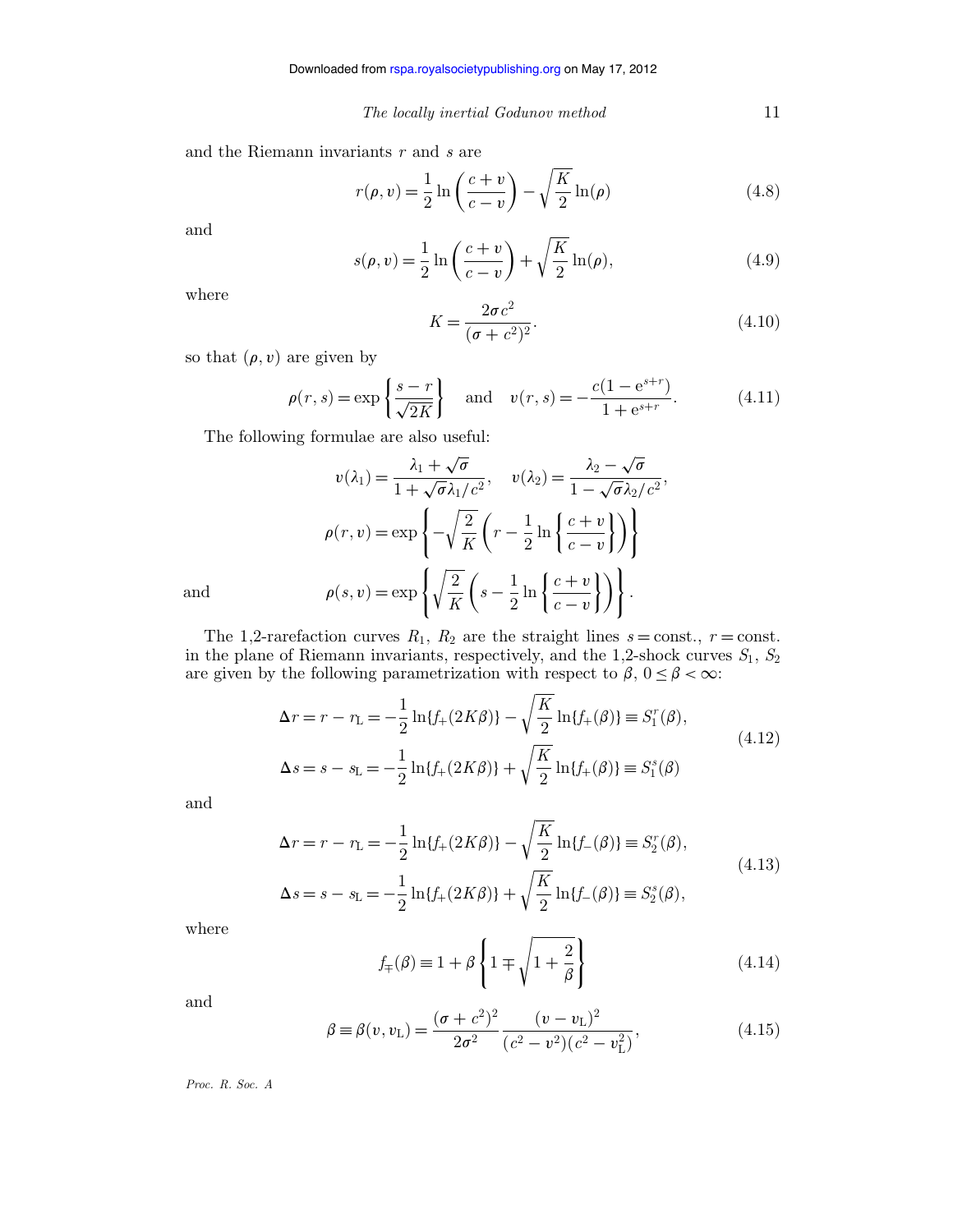

Figure 2. Effects of time dilation.

with shock speeds

$$
s_1 = c \sqrt{\frac{f_+(\beta) + \sigma/c^2}{f_+(\beta) + c^2/\sigma}} \quad \text{and} \quad s_2 = c \sqrt{\frac{f_-(\beta) + \sigma/c^2}{f_-(\beta) + c^2/\sigma}}.
$$
 (4.16)

The formulae (4.12) and (4.13) display the so-called Nishida property of this system, that *i*-shock curves based at different points are rigid translations of one another, and 1-shock curves are reflections of 2-shock curves (cf. Smoller & Temple (1993)). Constructing the Godunov averages requires computing the zero speed middle state of the RP, which is greatly simplified in plane of Riemann invariants by the Nishida property. Vogler's RP algorithm solves for the middle state  $u_* \equiv u(t,x) = (\rho_*, v_*)$  by first converting  $u_L$  and  $u_R$  to Riemann invariants via  $(4.8)$  and  $(4.9)$ , numerically computing  $U_M$  in the *rs*-plane, then converting  $U_M$  back to fluid variables using  $(4.11)$ .

#### **5. Time dilation between space–time cells**

When  $\sqrt{AB} \neq 1$ , the factor can be accounted for in the solution of the RP for (4.1) in a grid cell by solving the RP for  $\sqrt{AB} = 1$ , and then rescaling the time in that grid cell, by a factor of  $\sqrt{AB}$ . The factor  $\sqrt{AB}$  has the effect of dilating the physical (geodesic) time in a grid cell relative to the coordinate time (cf. figure 2). Thus, our GR Godunov method has the nice property that it allows for the use of exact RP solutions in each grid cell, and the consequent errors due to neglecting the local curvature are accounted for by simply rescaling the local time relative to coordinate time. The following theorem, based on this, expresses that if the time in a Godunov cell is shortened, the resulting average is an affine combination of the original average and the centre state, based on the ratio of the original and new time change.

**Theorem 5.1.** *Let*

$$
\Delta \tilde{t} = \frac{\Delta x}{2\sqrt{AB}}\tag{5.1}
$$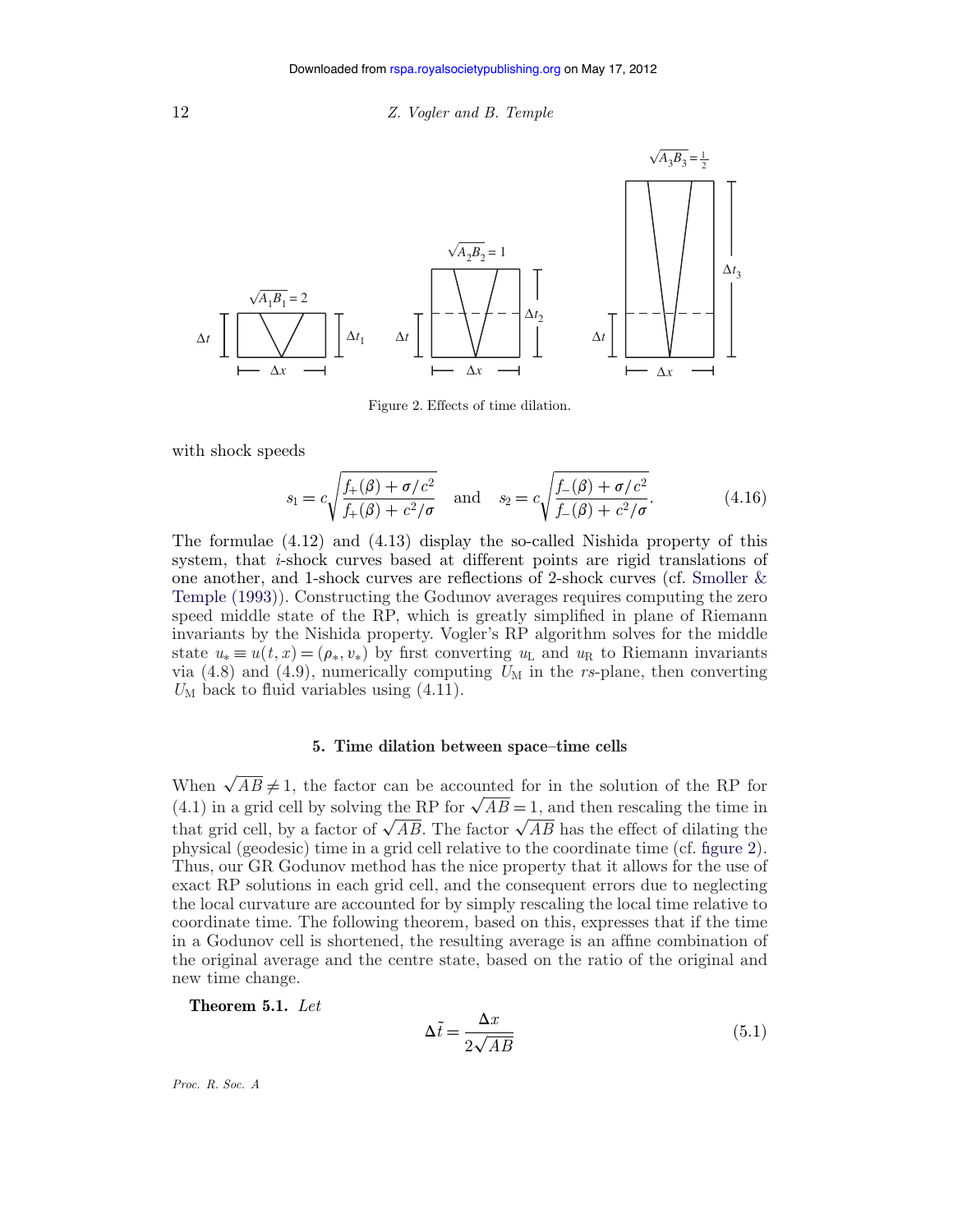*represent the maximum time in a Godunov cell before the CFL condition is violated. If the change in time is shortened from*  $\Delta \tilde{t}$  to  $\Delta t < \Delta \tilde{t}$  in a Godunov *cell containing the solution to the RP's*  $u(t, x)$ , the average across that grid cell at *time*  $\Delta \tilde{t}$ ,  $\bar{u}(\Delta \tilde{t})$ , and at time  $\Delta t$ ,  $\bar{u}(\Delta t)$ , are related by

$$
\bar{u}(\Delta t) = \lambda \bar{u}(\Delta t) + (1 - \lambda)u_C,
$$
\n(5.2)

*where*  $\lambda = \Delta t / \Delta \tilde{t} < 1$  *is the ratio between the two times and*  $u_C$  *is the intermediate state between adjacent RPs.*

#### **6. Convergence to a weak solution**

Our main convergence theorem regarding the locally inertial Godunov method with dynamic time dilation is the following.

**Theorem 6.1.** Let  $u_{\Delta x}(t, x)$  and  $\mathbf{A}_{\Delta x}(t, x)$  be the approximate solution generated *by the locally inertial Godunov method starting from the initial data*  $u_{\Delta x}(t_0, x)$  and  $\mathbf{A}_{\Delta x}(t_0, x)$  *for*  $t_0 > 0$ *. Assume these approximate solutions exist up to some time*  $t_{end} > t_0$  *and converge to a solution*  $(u_{\Delta x}, \mathbf{A}_{\Delta x}) \rightarrow (u, \mathbf{A})$  *as*  $\Delta x \rightarrow 0$  *along with a total variation bound at each time step tj*

$$
T.V._{\{r_{\min}, r_{\max}\}} \{u_{\Delta x}(t_j, \cdot)\} < V,\tag{6.1}
$$

*where*  $T$ *.*  $V$ <sub>[*r*min,*r*<sub>max</sub>]{ $u_{\Delta x}(t_j, \cdot)$ } *represents the total variation of the function*</sub>  $u_{\Delta x}(t_j, x)$  *on the interval* [ $r_{\min}$ ,  $r_{\max}$ ]*. Assume the total variation is independent of the time step t<sub>i</sub> and the mesh length*  $\Delta x$ . Then the solution  $(u, \mathbf{A})$  is a weak *solution to the Einstein equations*  $(E1)$ – $(E4)$ *.* 

The proof, adaptation of the proof in Groah & Temple (2004), involves demonstrating that the terms in the residual of numerical approximations of the locally inertial Godunov method that do not converge first order in  $\Delta x$ , come back to cancel other terms of the same order, producing only terms first order in  $\Delta x$ . The result implies that only convergence and stability need be verified numerically in order to conclude the limit is a weak solution of the Einstein equations. The proof is omitted. See Vogler (2010) and Vogler & Temple (2011) for details.

#### **7. One parameter family of shock wave initial data**

We obtain a one parameter family of initial data by matching FRW metrics Lipschitz continuously to TOV metrics in SSC. The Einstein equations for the  $k = 0$  FRW metric

$$
ds^{2} = -dt^{2} + R^{2}(t)\{dr^{2} + r^{2}dQ^{2}\},
$$
\n(7.1)

in co-moving coordinates are

$$
H^{2} = \frac{\kappa}{3}\rho - k \text{ and } \dot{\rho} = -3(\rho + p)H.
$$
 (7.2)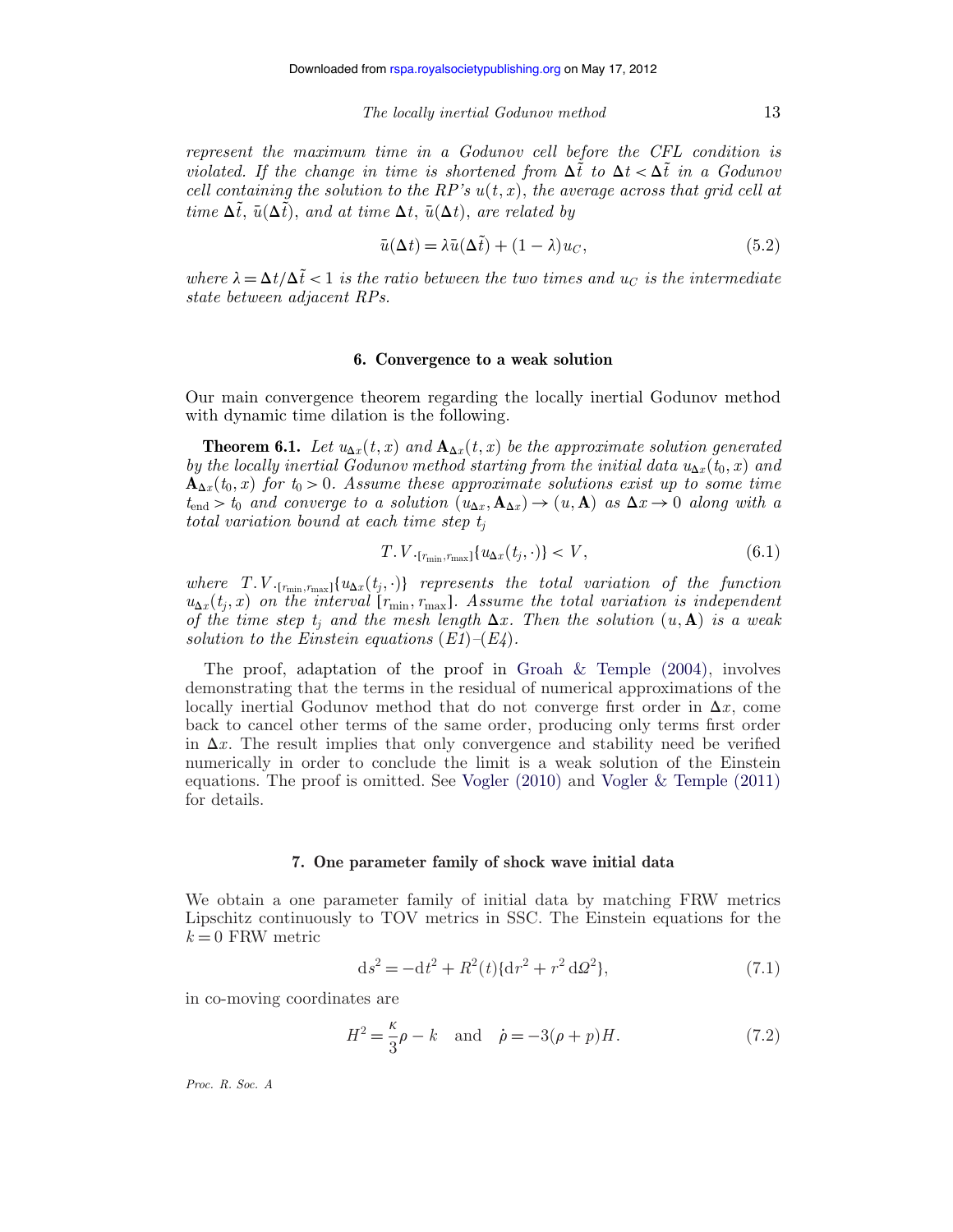When  $p = \rho c^2/3$ , the solution is

$$
\rho(t) = \frac{3}{4\kappa t^2},\tag{7.3}
$$

where we have assumed *t* is time since the big bang (Temple & Smoller 2009).

To match FRW to TOV in SSC, we use the following representation of FRW found in Temple & Smoller (2009). (We use bar to distinguish SSC coordinates from unbarred FRW coordinates.)

**Theorem 7.1.** *Assume*  $p = \frac{1}{3}p$  *and*  $k = 0$ *. Then the FRW metric* (*7.1*) *under the coordinate transformation*

$$
\bar{t} = \left\{ 1 + \frac{\bar{r}^2}{4t^2} \right\} t = t + \frac{r^2}{4}, \quad \bar{r} = \sqrt{t}r, \tag{7.4}
$$

*goes over to the following metric in SSC*

$$
ds^{2} = -\frac{1}{1 - v^{2}} d\bar{t}^{2} + \frac{1}{1 - v^{2}} d\bar{r}^{2} + \bar{r}^{2} d\Omega^{2},
$$
\n(7.5)

*where the fluid velocity* v *is related to*  $\bar{r}/\bar{t}$  *by* 

$$
\xi \equiv \frac{\bar{r}}{\bar{t}} = \frac{2v}{1+v^2}.\tag{7.6}
$$

A direct consequence is the following corollary.

**Corollary 7.1.** *The fluid variables*  $(\rho, v)$  *corresponding to* (7.5) *satisfy* 

$$
\rho(\xi, \bar{r}) = \frac{3v(\xi)^2}{\kappa \bar{r}^2} \quad and \quad v(\xi) = \frac{1 - \sqrt{1 - \xi^2}}{\xi}.
$$
\n(7.7)

The general relativistic version of TOV metrics that model static singular isothermal spheres was described in Smoller & Temple (1993). Assuming  $p = \sigma \rho$ , these are given by

$$
ds^{2} = -B(\bar{r}) d\bar{t}^{2} + \left(\frac{1}{1 - 2\mathcal{G}M(\bar{r})/\bar{r}}\right) d\bar{r}^{2} + \bar{r}^{2} d\mathcal{Q}^{2},
$$
\n(7.8)

with

$$
B(\bar{r}) = B^{t}(\bar{t})B_{0}(\bar{r})^{4\sigma/(1+\sigma)}, \quad A(\bar{r}) = 1 - 8\pi\mathcal{G}\gamma \quad \text{and} \quad M(\bar{r}) = 4\pi\gamma\bar{r}, \tag{7.9}
$$

and

$$
\rho(\bar{r}) = \frac{\gamma}{\bar{r}^2} \quad \text{and} \quad v = 0,
$$
\n(7.10)

where

$$
\gamma = \frac{1}{2\pi\mathcal{G}} \left( \frac{\sigma}{1 + 6\sigma + \sigma^2} \right),\tag{7.11}
$$

depends on  $\sigma$ . The velocity is zero because the TOV metric is a time-independent metric in SSC coordinates (cf. eqn  $(3.4)$  of Temple & Smoller  $(2009)$ ). The arbitrary function  $B^t(\bar{t})$  is included to account for the time scale freedom in (7.8), a freedom required to match the simulated FRW–TOV solution at a later time. That is, our simulation involves integrating the metric starting from FRW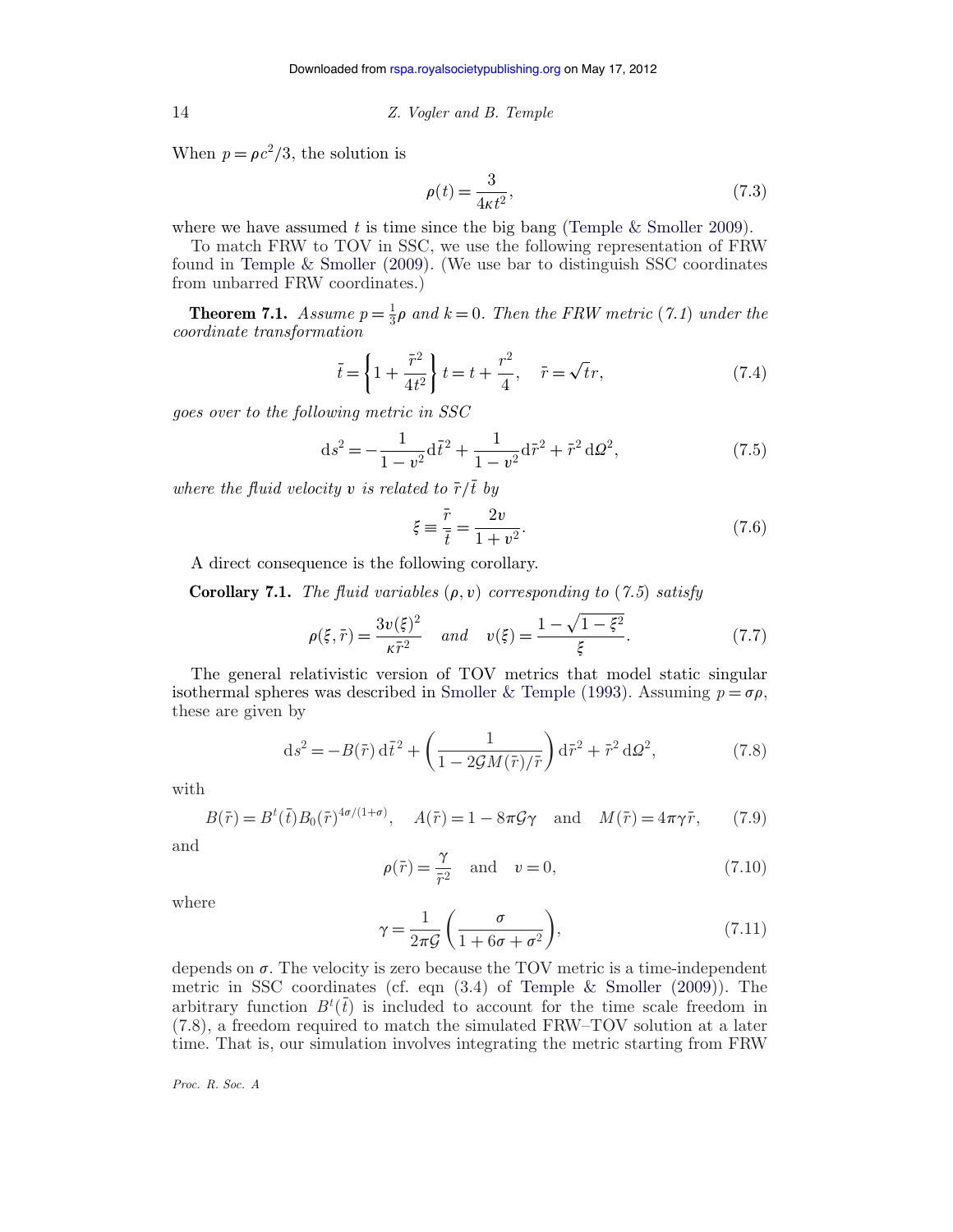boundary data on the left-hand side of the simulation, and the TOV metric comes out of the simulation to the right of a region of interaction. But the time-scaling function  $B^t(\bar{t})$  comes out of the simulation, cannot be imposed ahead of time, and as a result, the TOV metric must be re-matched by adjusting  $B^t(\bar{t})$  at each time step.

To construct the initial dataset, assume an initial time  $\bar{t}_0 > 0$  and radius  $\bar{r}_0$  to be determined later. We match the metric components  $(A, B)$  of the FRW and TOV metrics (7.1) and (7.8) Lipschitz continuously at  $(\bar{t}_0, \bar{r}_0)$ , thereby posing an initial discontinuity in the fluid variables. By (7.5) and (7.9), we have

$$
A_{\text{FRW}}(\bar{t}_0, \bar{r}_0) = 1 - v \left(\frac{\bar{r}_0}{\bar{t}_0}\right)^2 = 1 - 8\pi \mathcal{G}\gamma = A_{\text{TOV}}(\bar{t}_0, \bar{r}_0). \tag{7.12}
$$

Let  $v_0 = v(\bar{r}_0/\bar{t}_0)$  represent the fluid velocity on the FRW side of the discontinuity so (7.12) implies

$$
v_0 = \sqrt{8\pi\mathcal{G}\gamma} = \sqrt{\frac{4\sigma}{1 + 6\sigma + \sigma^2}}.\tag{7.13}
$$

Note that  $v_0$  is independent of the free parameter  $r_0$ . Using (7.6), we find the unknown starting time  $\bar{t}_0$  as

$$
\bar{t}_0 = \frac{\bar{r}_0 (1 + v_0^2)}{2v_0}.
$$
\n(7.14)

The independence of  $v_0$  from  $\bar{r}_0$  along with (7.14) implies the initial start time is proportional to the initial radius of the discontinuity. Finding  $t_0$  enables us to build the initial profile of the FRW metric for any radial coordinate  $\bar{r} < \bar{r}_0$  by computing  $\xi = \bar{r}/\bar{t}_0$  and using equations (7.5)–(7.7).

On the TOV side, *A* is already determined as the constant (7.9). To find *B*, use (7.5) and (7.9) to get

$$
B_{\text{TOV}}(\bar{t}_0, \bar{r}_0) = B_0(\bar{r}_0)^{4\sigma/(1+\sigma)} = \frac{1}{1 - v_0^2} = B_{\text{FRW}}(\bar{t}_0, \bar{r}_0),\tag{7.15}
$$

forcing the constant  $B_0$  to take the form

$$
B_0 = \frac{\bar{r}_0^{-4\sigma/(1+\sigma)}}{1 - v_0^2}.
$$
\n(7.16)

Combining (7.12)–(7.16) in the case  $\sigma = 1/3$ , and letting  $\xi = \bar{r}/\bar{t}_0$ , we define the initial data  $v_{\text{init}}(\bar{r})$ ,  $\rho_{\text{init}}(\bar{r})$ ,  $A_{\text{init}}(\bar{r})$  and  $B_{\text{init}}(\bar{r})$  posed at time  $\bar{t}_0$ , depending on the free parameter  $\bar{r}_0$ , as follows:

$$
v_{\text{init}}(\bar{r}) = \begin{cases} \frac{1 - \sqrt{1 - \xi^2}}{\xi} & \bar{r} < \bar{r}_0 \\ 0 & \bar{r} > \bar{r}_0, \end{cases} \qquad \rho_{\text{init}}(\bar{r}) = \begin{cases} \frac{3v_{\text{init}}^2}{\kappa \bar{r}^2} & \bar{r} < \bar{r}_0 \\ \frac{\gamma}{\bar{r}^2} & \bar{r} > \bar{r}_0 \end{cases} \tag{7.17}
$$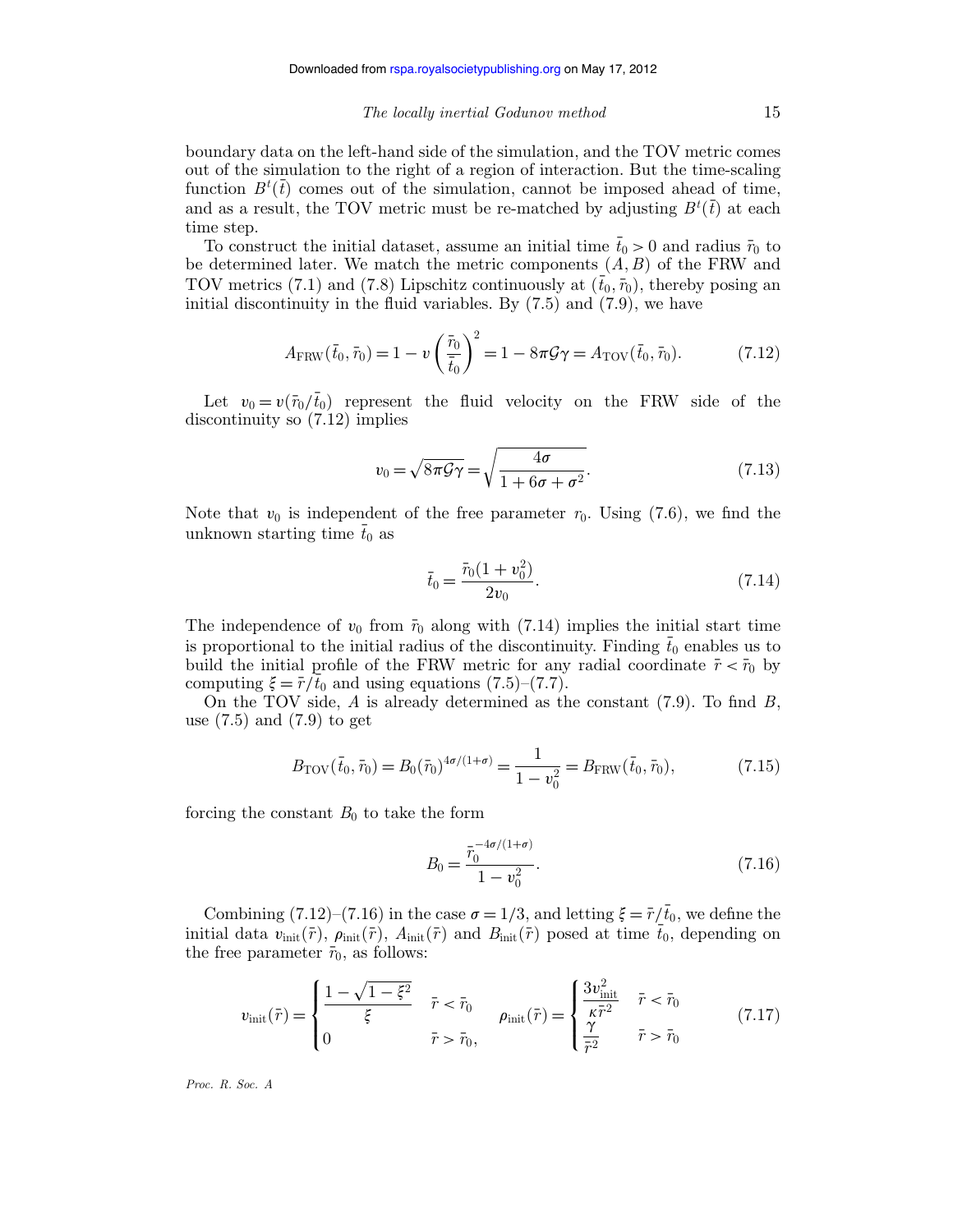and

$$
A_{\rm init}(\bar{r}) = \begin{cases} 1 - v_{\rm init}^2 & \bar{r} < \bar{r}_0 \\ 1 - 8\pi\mathcal{G}\gamma & \bar{r} > \bar{r}_0, \end{cases} \quad B_{\rm init}(\bar{r}) = \begin{cases} \frac{1}{1 - v_{\rm init}^2} & \bar{r} < \bar{r}_0 \\ B_0(\bar{r})^{4\sigma/(1+\sigma)} & \bar{r} > \bar{r}_0. \end{cases} \tag{7.18}
$$

Finally, we give the boundary data for the ghost cells using the exact FRW and TOV solutions at their respective boundaries. For the ghost cell on the FRW side at the gridpoint  $x_0$ , use  $(7.7)$  to express the fluid velocity and density as a function of time  $t_i$ 

$$
v_{0,j} = \frac{1 - \sqrt{1 - \xi^2}}{\xi} \quad \text{and} \quad \rho_{0,j} = \frac{3v_{0j}^2}{\kappa x_0^2}.
$$
 (7.19)

Since the metric components are staggered relative to the fluid variables, we need to compute the half gridpoint  $x_{1/2} = x_0 + \Delta x/2$ , and use it to find the corresponding velocity

$$
v_{1/2,j} = \frac{1 - \sqrt{1 - \xi^2}}{\xi},\tag{7.20}
$$

for  $\xi = x_{1/2}/\bar{t}_j$ . We use this velocity to compute the metric components,

$$
A_{1,j} = 1 - v_{1/2,j}^2 \quad \text{and} \quad B_{1j} = \frac{1}{1 - v_{1/2,j}^2}.\tag{7.21}
$$

The boundary condition for the TOV is static, so values of the fluid variables and the metric component *A* are constant in time, but the function *B* changes by the time scale factor  $B^t$  in (7.9), and must be rematched during each time step. Using the above criteria for the TOV ghost cell, let  $x_n$  be the gridpoint position of this border. We rematch the time scale at time  $\bar{t}_j$  by the following formula

$$
Bt = B(\bar{t}_j, x_n)(x_n)^{-4\sigma/(1+\sigma)},
$$
\n(7.22)

where  $B(\bar{t}_j, x_n)$  is the simulated solution at the coordinate  $(\bar{t}_j, x_n)$ .

In the final section to follow, we present our simulation of solutions of (2.10) starting from initial boundary data given in  $(7.17)$ – $(7.18)$  and  $(7.19)$ – $(7.22)$ , using the locally inertial Godunov method developed above.

## **8. FRW–TOV simulation in forward time**

We now present the results of the forward time simulation of solutions of the Einstein equations (2.10) starting from the matched FRW–TOV initial data given in  $(7.17)$ – $(7.18)$ , together with the boundary conditions  $(7.19)$ – $(7.22)$ , in the special case  $\sigma = 1/3$ . By selecting the initial discontinuity at  $\bar{r}_0 = 5$ , equation (7.14) gives the initial start time of  $\bar{t}_0 = 5.4554$ . Putting  $\sigma = 1/3$  into the initial density (7.17) gives  $\rho = 3\bar{\rho}$ , so the density jumps down by one-third from the FRW side to the TOV side of the initial discontinuity.

With these initial profiles, we run the simulation for one unit of time (i.e.  $\bar{t}_{\text{end}} = \bar{t}_0 + 1$ . Figure 3*a* depicts the evolution of the fluid variables  $(\rho, v)$ , giving us a frame-by-frame view for the evolution of the fluid variables, from the left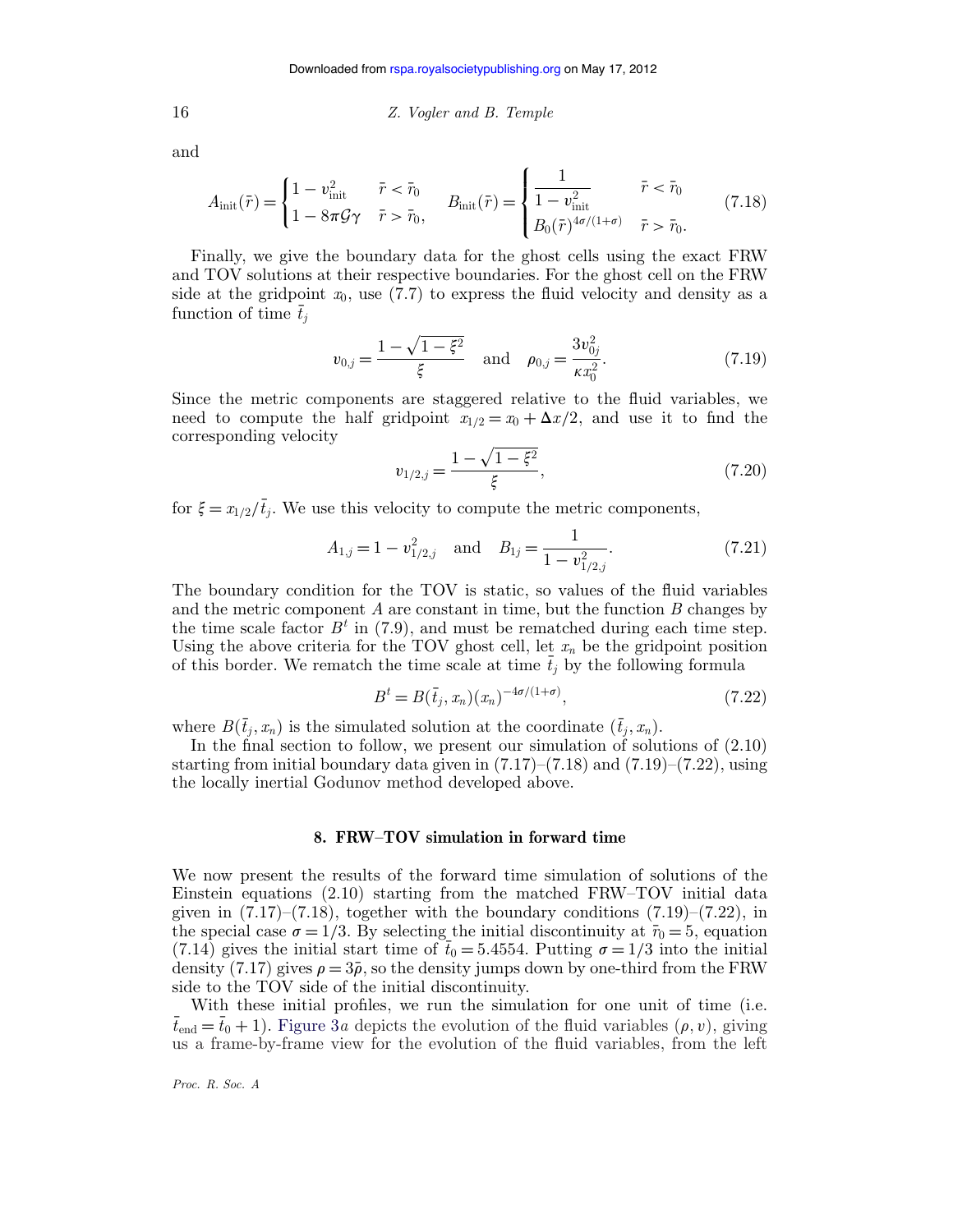

Figure 3. Solution after one time step. (*a*) Evolution of the fluid variables. (*b*) Derivatives of the metric. (Online version in colour.)

frame at  $\bar{t}_0$  to the right frame at  $\bar{t}_{end}$ . After the initial time  $\bar{t}_0$ , two shock waves form, the stronger shock moving out towards the TOV side and the weaker shock moving in towards the FRW side, creating an intermediate pocket of higher density expanding and interacting with the FRW and TOV metrics on either side. We conclude that the incoming wave, viewed as secondary to the strong outgoing shock wave, is another shock wave, reflected back in.

Next, we focus attention on the resulting solution at the end time,  $t_{end}$ . Figure 3*b* highlights where the two shock positions are relative to the cone of sound and the cone of light. The cone of light is represented by the white region while the cone of sound, embedded in the cone of light, is represented by the grey region. Note that the edges of the cone of sound align with the shock waves on either side, confirming that the interaction region between the two metrics lies completely within the cone of sound. In particular, the edges of the cone of sound move at the local sound speed, so if one of the edges of the cone of sound were to get slightly ahead or behind the shock position, then that edge would get pushed back into the shock as the characteristics impinge on the shock, thereby explaining the alignment. Figure 3*b* also displays the spatial derivatives  $A'$  and  $B'$  in the metric components  $A$  and  $B$ , respectively. The derivatives  $(A', B')$ , found using numerical differentiation, have discontinuities aligned with the discontinuities associated with the fluid variables at the edges of the cone of sound. Figure 3*a* shows the profiles for the metric  $(A, B)$  are no better than Lipschitz continuous at shocks, reinforcing the fact that we have a weak solution to the Einstein equations.

Convergence was tested by successive mesh refinements confirming a first-order convergence rate. Convergence to FRW and TOV was confirmed on each side of the interaction region. A range of the initial data parameters were explored resulting in two conclusions. Solutions always exhibit a region of higher density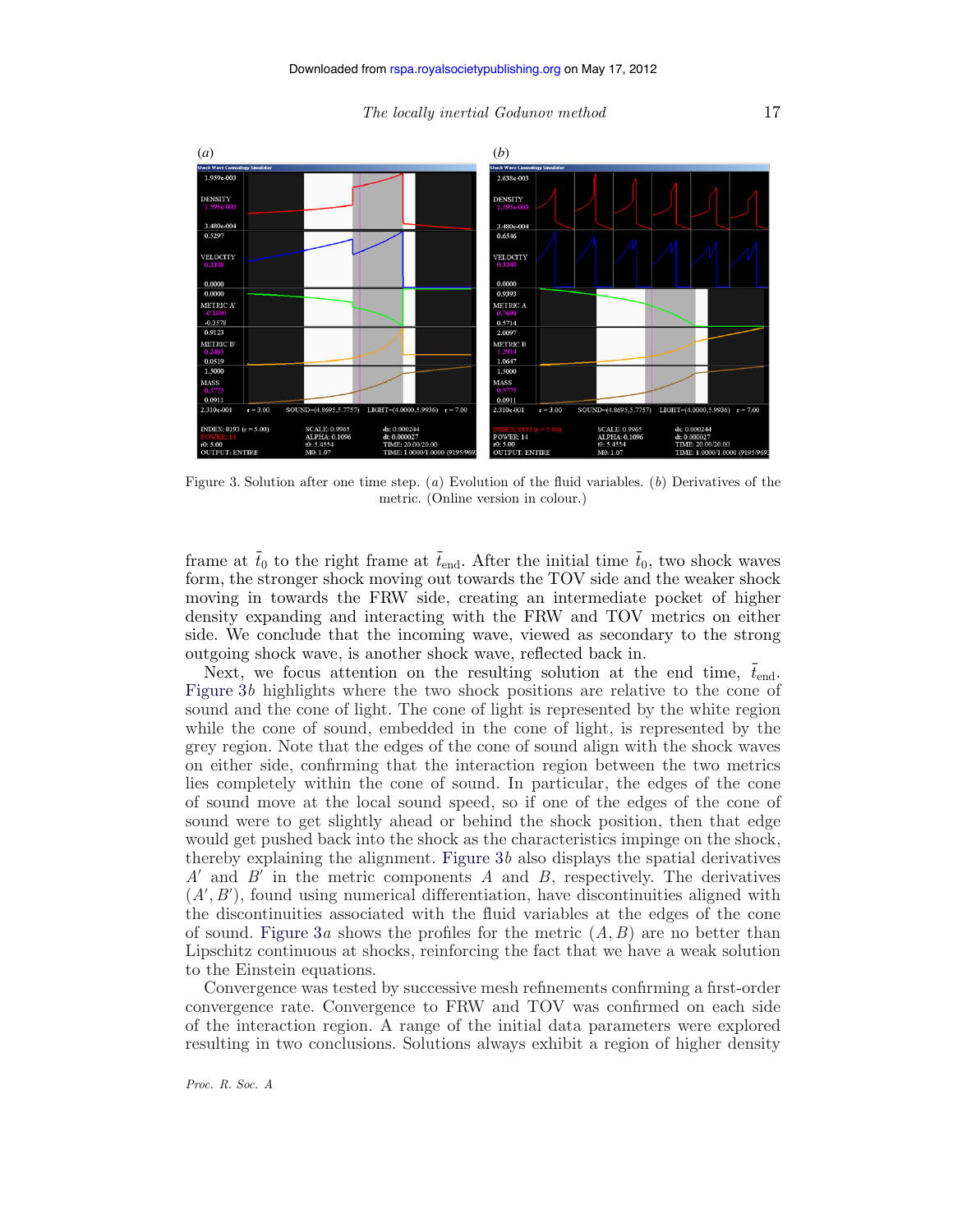between two shock waves, a strong shock on the TOV side and a weak shock on the FRW side, and shock speeds change with parameters, resulting in quantitatively different solutions. We conclude that the initial dataset produces a one parameter family of distinct but quantitatively similar shock wave solutions of the Einstein equations, each representing a point of shock wave interaction emanating from an initial discontinuity in the fluids.

To get a physical sense, the range of values in our simulation on a solar scale is 0.09  $M_{\odot} < M < 1.5 M_{\odot}$ , 4.43 km  $< \bar{r}_* < 10.37$  km and  $2.69 \times 10^{-5}$  s  $< \bar{t}_* < 3.18 \times$ 10−<sup>5</sup> s, or about 1.4 times solar mass across a distance of about 5.94 km for a time interval of about 4.9 ms. Setting one unit of mass equal to a galactic mass of about  $1.8 \times 10^{11} M_{\odot}$ , the simulation corresponds to a mass of about 1.4 times galactic mass across a distance of about 0.12 light-years in a time interval of about 10 days.

#### **9. Conclusion**

In summary, this is a successful demonstration of convergence of an effective numerical method, at a point of GR shock wave interaction, in a coordinate system where the gravitational metric appears singular at shocks, in a framework tailored for a definitive test of numerical convergence. A proof by Reintjes presented in a follow-up paper (Reintjes & Temple (submitted)) shows that points of shock wave interaction exhibiting the structure simulated here are a new kind of singularity in GR where the gravitational metric tensor cannot be smoothed to  $C^{1,1}$ , even though there are no delta function sources in the curvature tensor  $G$ .

This work summarizes results credited to Vogler's doctoral dissertation, Vogler (2010), which was supervised by Blake Temple. Both authors were partially supported by the second author's NSF Grant, where the problem was first proposed.

#### **References**

- Gáspár, M. & Rácz, I. 2011 On the dynamics of relativistic multi-layer spherical shell systems. *Class. Quant. Grav.* **28**, 085005. (doi:10.1088/0264-9381/28/8/085005)
- Glimm, J. 1965 Solutions in the large for nonlinear hyperbolic systems of equations. *Comm. Pure Appl. Math.* **18**, 697–715. (doi:10.1002/cpa.3160180408)
- Groah, J. & Temple, B. 2004 Shock-wave solutions of the Einstein equations: existence and consistency by a locally inertial Glimm Scheme. *Mem. AMS* **172**, 1–84.
- Hawking, S. W. & Ellis, G. F. R. 1973 *The large scale structure of spacetime*. Cambridge, UK: Cambridge University Press.
- Israel, W. 1966 Singular hypersurfaces and thin shells in general relativity *Il Nuovo Cimento B* **44**, 1–14. (doi:10.1007/BF02710419)
- Lax, P. D. 1957 Hyperbolic systems of conservation laws, II. *Comm. Pure Appl. Math.* **10**, 537–566. (doi:10.1002/cpa.3160100406)
- Neilsen, D. W. & Choptuik, M. W. 1999 Ultra-relativistic fluid dynamics. *Class. Quant. Grav.* **17**, 733–759. (doi:10.1088/0264-9381/17/4/302)
- Nishida, T. 1968 Global solution for an initial boundary value problem of a quasilinear hyperbolic system. *Proc. Jpn. Acad.* **44**, 642–646. (doi:10.3792/pja/1195521083)
- Reintjes, M. 2011 Shock wave interactions in general relativity and the emergence of regularity singularities. Dissertation, University of California, Davis, USA.
- Reintjes, M. & Temple, B. Submitted. Points of general relativistic shock wave enteraction are 'regularity singularities' where spacetime is not locally flat. (http://arxiv.org/abs/1105.0798)